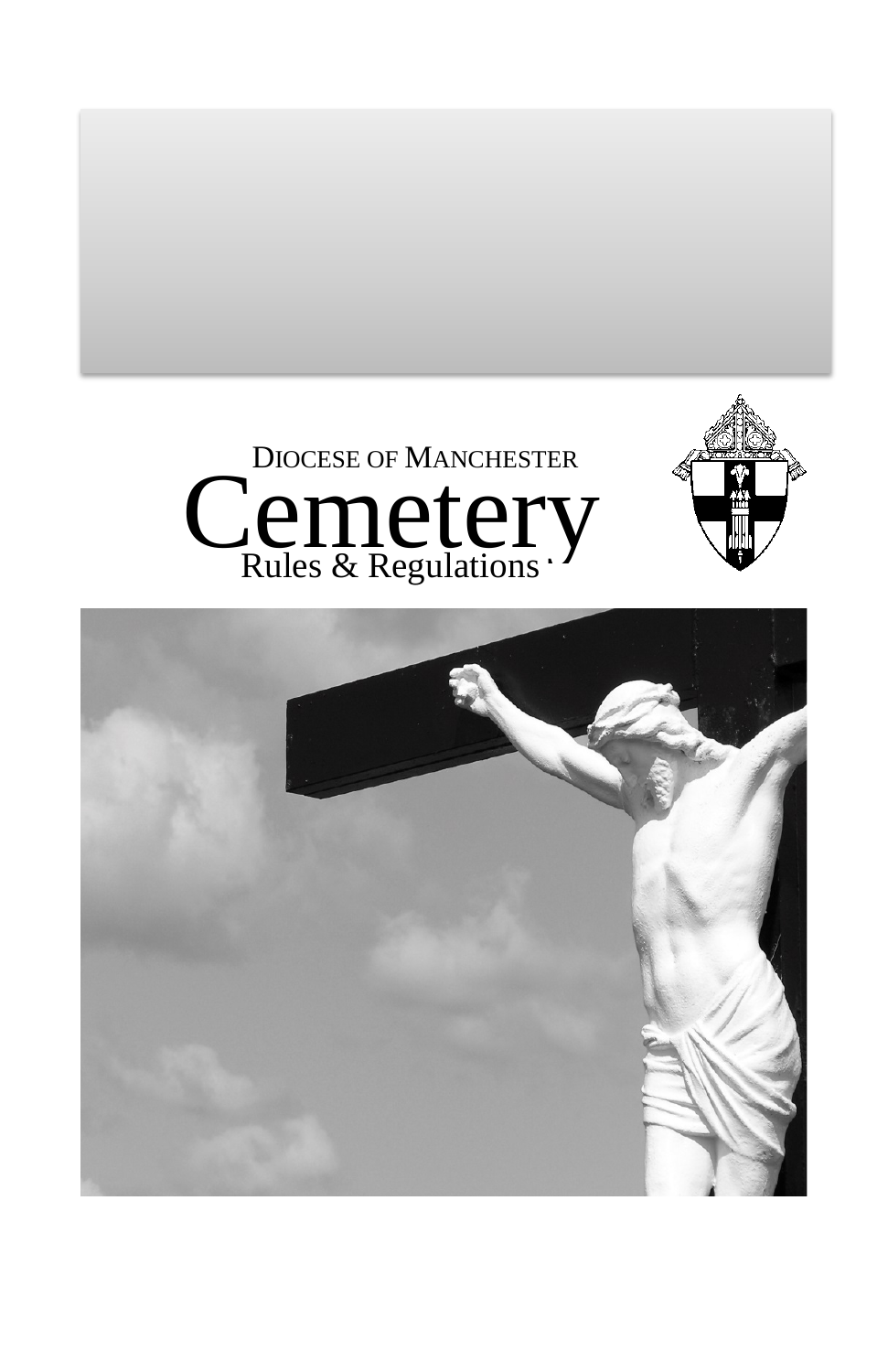# **Table of Contents**

## **Articles**

| Article I:     |                                                    |  |
|----------------|----------------------------------------------------|--|
| Article II:    |                                                    |  |
| Article III:   |                                                    |  |
| Article IV:    | Arrangements for Internment/Entombment/Inurnment 8 |  |
| Article V:     |                                                    |  |
| Article VI:    |                                                    |  |
| Article VII:   |                                                    |  |
| Article VIII:  | Information for Holders of Interment Rights  11    |  |
| Article XI:    |                                                    |  |
| Article X:     |                                                    |  |
| Article XI:    |                                                    |  |
| Article XII:   |                                                    |  |
| Article XIII:  |                                                    |  |
| Article XIV:   |                                                    |  |
| Article XV:    |                                                    |  |
| Article XVI:   | Grading, Landscaping and Improvements 17           |  |
| Article XVII:  |                                                    |  |
| Article XVIII: |                                                    |  |
| Article XIX:   |                                                    |  |
| Article XX:    |                                                    |  |
| Article XXI:   |                                                    |  |
| Article XXII:  |                                                    |  |
| Article XXIII: |                                                    |  |
| Article XXIV:  |                                                    |  |
| Article XXV:   |                                                    |  |
| Article XXVI:  |                                                    |  |
| Article XXVII: |                                                    |  |
|                |                                                    |  |
|                |                                                    |  |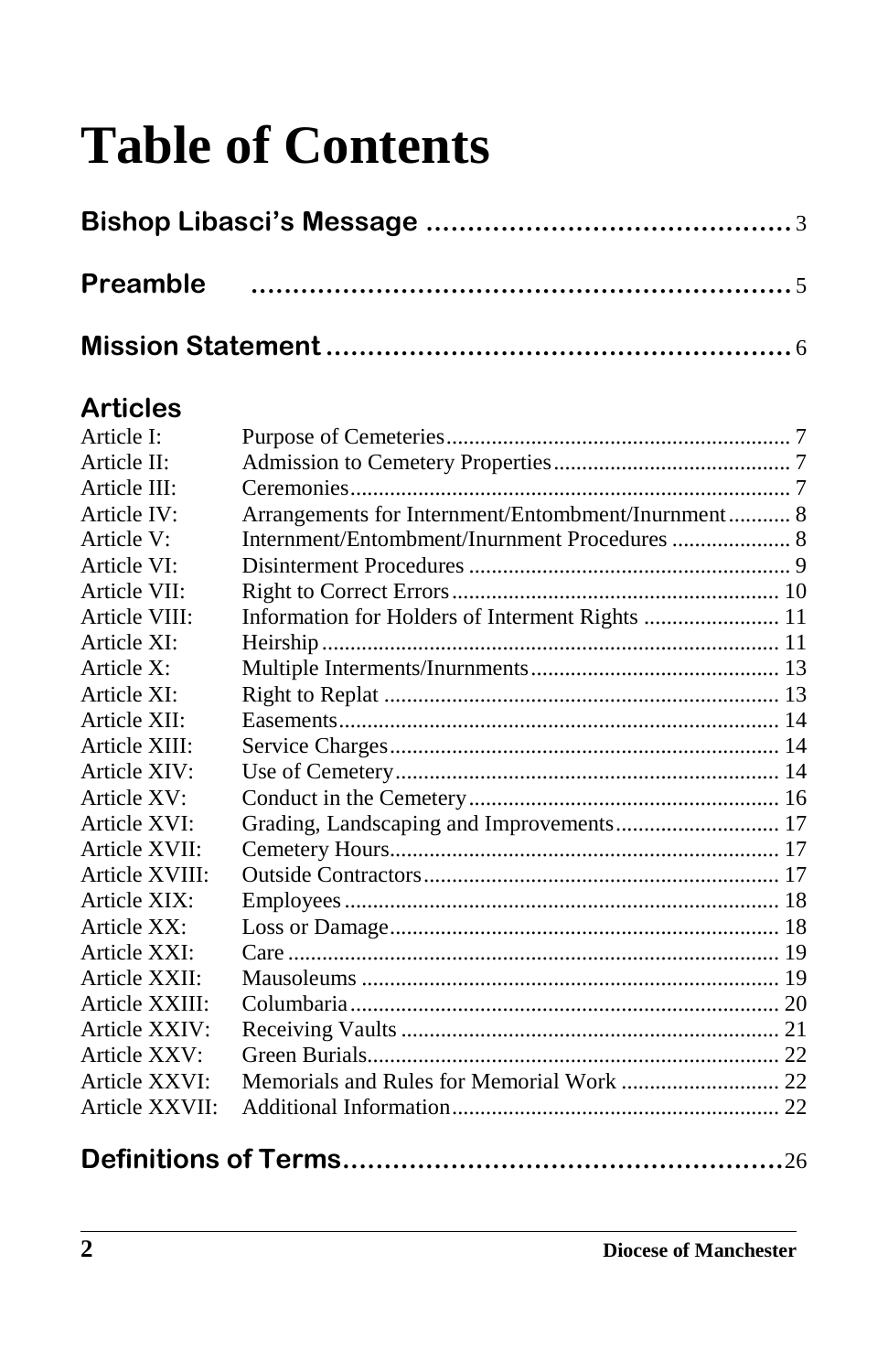

# OFFICE OF THE BISHOP DIOCESE OF MANCHESTER



Dear Brothers and Sisters in Christ:

Since the Sacred Body of our Crucified Savior was reverently laid in the tomb awaiting its glorious Resurrection, the Church has been most solicitous to surround the burial of those who hope to rise with

Christ with an atmosphere of deep Christian faith and profound reverence. In the Mass and committal prayers, the Church gives voice to her belief in the Christian doctrines of the Resurrection of the Body, the communion of Saints, and Life Everlasting, but as a further seal and symbol of that faith, she sets apart and solemnly blesses the place in which the bodies of her faithful departed await the day of Resurrection.

The Roman Catholic Church in New Hampshire has set aside Roman Catholic Cemeteries located throughout the State of New Hampshire as sacred ground, the resting places of the faithful when they die. Roman Catholic Cemeteries are more than burial grounds. They are places of worship, prayer, and meditation, monuments to our faith and witness to life everlasting. They are places where individuals come not only to mourn their deceased family and friends but to find hope and peace.

In the earliest days, Mother Church found it necessary to establish rules and regulations which would protect these sacred places and the relics laid therein. She could not and would not allow anything within the holy precincts which would desecrate them, lessen their beauty, or bring dishonor on the dead.

For the foregoing reasons, the following Cemetery Rules and Regulations are adopted for all Roman Catholic cemeteries within the Diocese of Manchester. These rules and regulations apply to all lots, all those who hold a lot, crypt or tomb, and all visitors to the cemeteries. These rules and regulations may be amended, revised, or supplemented as changing conditions dictate.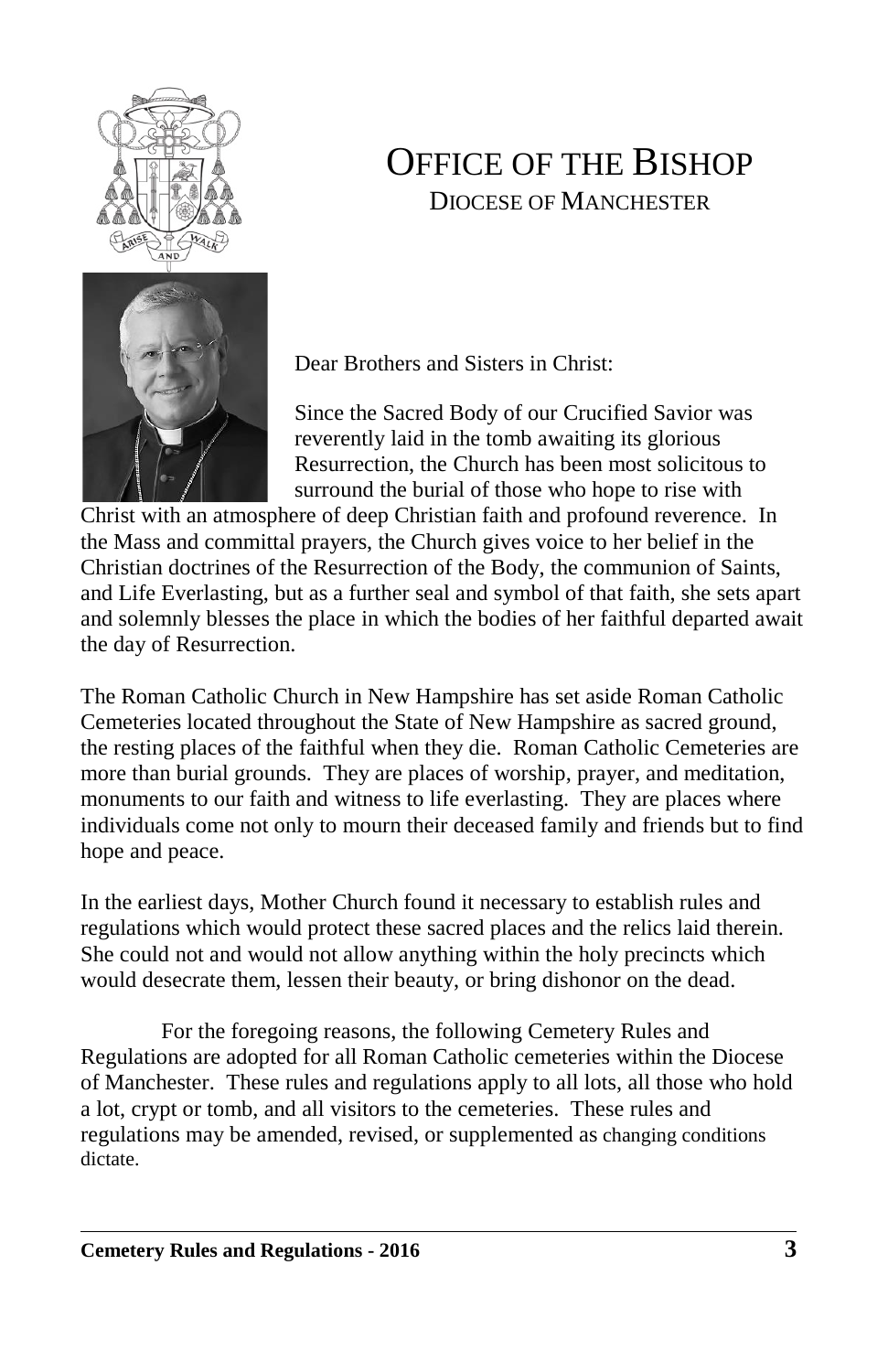Throughout all of our Christian history, the Church has encouraged its people to honor the dead in deed and memory. We invite you to come and pray for the faithful and to help make the Roman Catholic Cemeteries in the Diocese of Manchester dignified places of Christian burial and prayer.

> Yours in the All-Holy Trinity And the Mother of God,

TOPAS Lloui

Most Reverend Peter A. Libasci Bishop of Manchester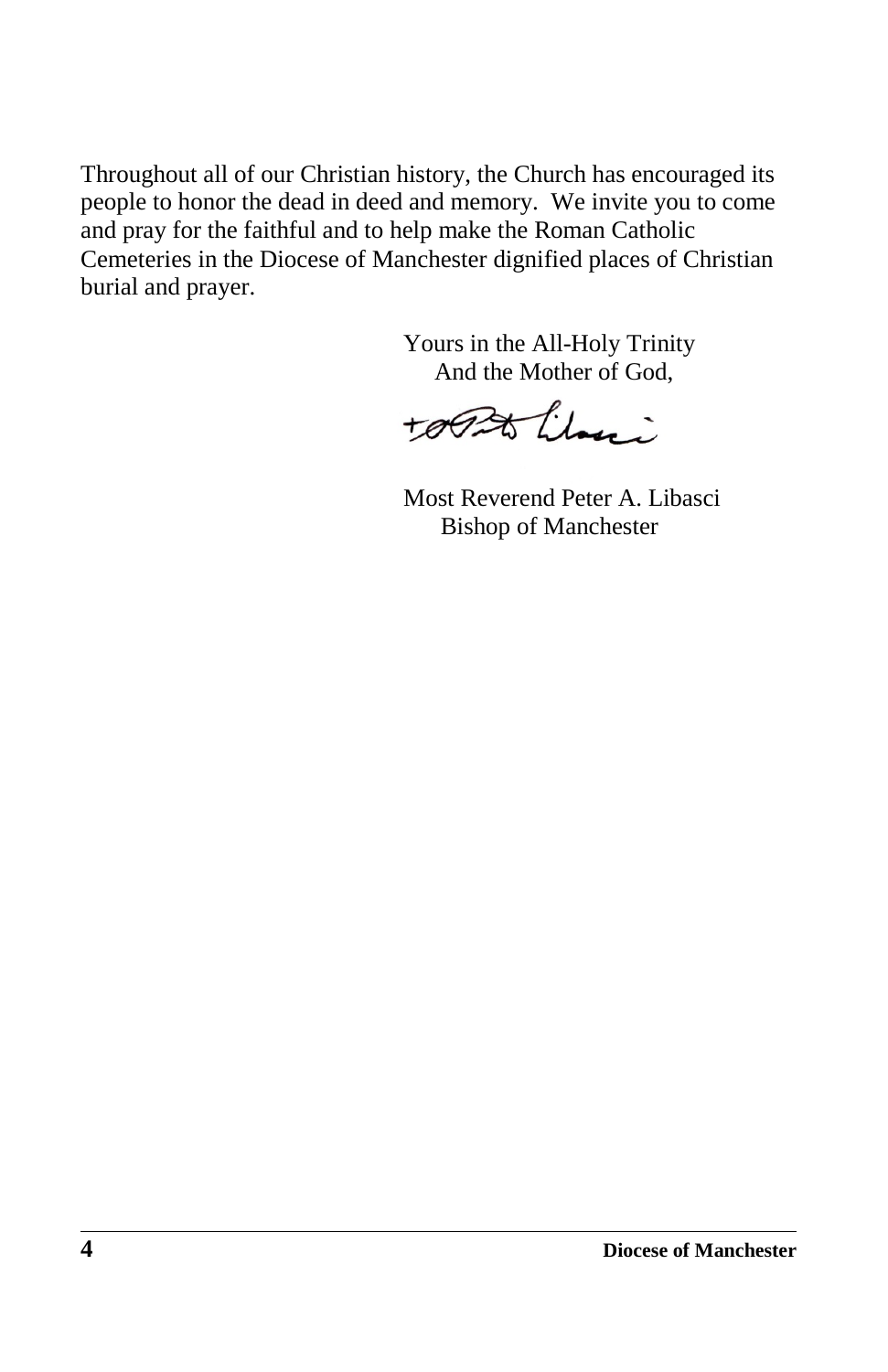# <span id="page-4-1"></span><span id="page-4-0"></span>**Preamble**

These rules and regulations are established as part of the Church's commitment to respect the dignity of every human person and preserve and beautify the sacred resting places of the faithful departed. They are intended not as restraining, but rather as defining an orderly plan of operation, care, and maintenance, and are designed to ensure compliance with the practices, rituals, and procedures of the Roman Catholic Church, the civil laws of the state and federal government, the Diocese of Manchester Office for Worship *Guidelines for Christian Funerals, Cremation & Burial*, [1](#page-4-0) and the *1983 Code of Canon Law*. If a conflict arises between these rules and regulations and civil or canon law, civil or canon law applies. $<sup>2</sup>$  $<sup>2</sup>$  $<sup>2</sup>$ </sup>

These rules and regulations and any amendments, alterations, and additions adopted by cemetery management or the Bishop of Manchester shall apply to all lots, all those people who hold a license for a lot, crypt, or tomb, and all visitors to the Roman Catholic cemeteries. These rules and regulations do not cover every situation that may arise. In all matters not specifically covered by these rules and regulations, cemetery management reserves the right to establish rules and procedures and use its judgment to make decisions, and such rules, procedures, and determinations shall be binding upon the lot or crypt holder, visitor, and all parties concerned.

Due to ever-changing conditions, cemetery management reserves the right to change, modify, and rescind these rules and regulations and to change all service charges. These changes, modifications, and rescissions automatically apply to all licenses for burial, whether the licenses were issued prior or subsequent to their adoption.

Questions regarding any of the rules and regulations contained in this document should be directed to cemetery management.

 $\overline{a}$ <sup>1</sup> The *Guidelines for Christian Funerals, Cremation & Burial* can be found online at: [http://www.catholicnh.org/assets/Documents/Parish/Guidelines-](http://www.catholicnh.org/assets/Documents/Parish/Guidelines-FuneralsCremationBurials.pdf)[FuneralsCremationBurials.pdf](http://www.catholicnh.org/assets/Documents/Parish/Guidelines-FuneralsCremationBurials.pdf)

<sup>2</sup> **NH law defines a "cemetery" as a "cemetery owned, managed, or controlled by any municipality within this state or owned and managed by any nonprofit cemetery corporation chartered by the state." RSA 289:1. Cemeteries, mausoleums, and columbaria owned, managed, or controlled by religious institutions are considered to be "burial grounds."** *Id***. Thus, some NH laws applicable to municipal cemeteries may not be applicable to Roman Catholic cemeteries.**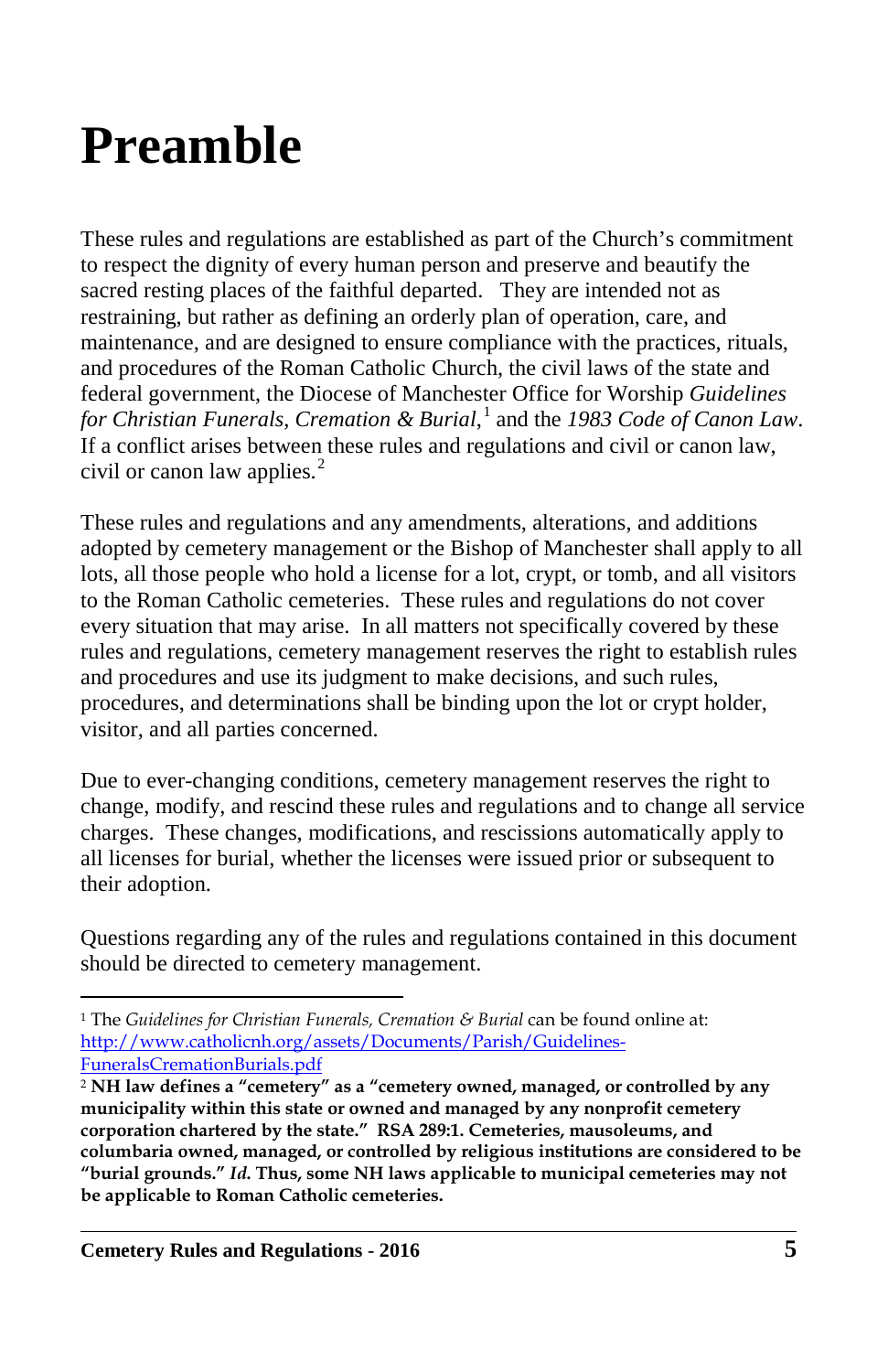# **Mission Statement**

The Roman Catholic cemeteries within the Diocese of Manchester carry out the sacred duty of providing a dignified Christian burial for all of our beloved faithful.

We dedicate ourselves to the reverential function of burying the dead and ensuring the respectful care for the grounds in which their mortal remains rest.

We are committed to comforting the sorrowful and promoting a spirit of Christian compassion and counsel through liturgical celebrations and other opportunities for traditional Roman Catholic prayer in the cemetery.

We confirm our responsibility for stewardship of the resources of our Cemeteries, and our fulfillment of the Church's mission under the direction of the Bishop of Manchester.

We proclaim through our words and actions, the sacredness of the human body, our belief in the Resurrection, and our hope in Our Lord's promise of eternal life.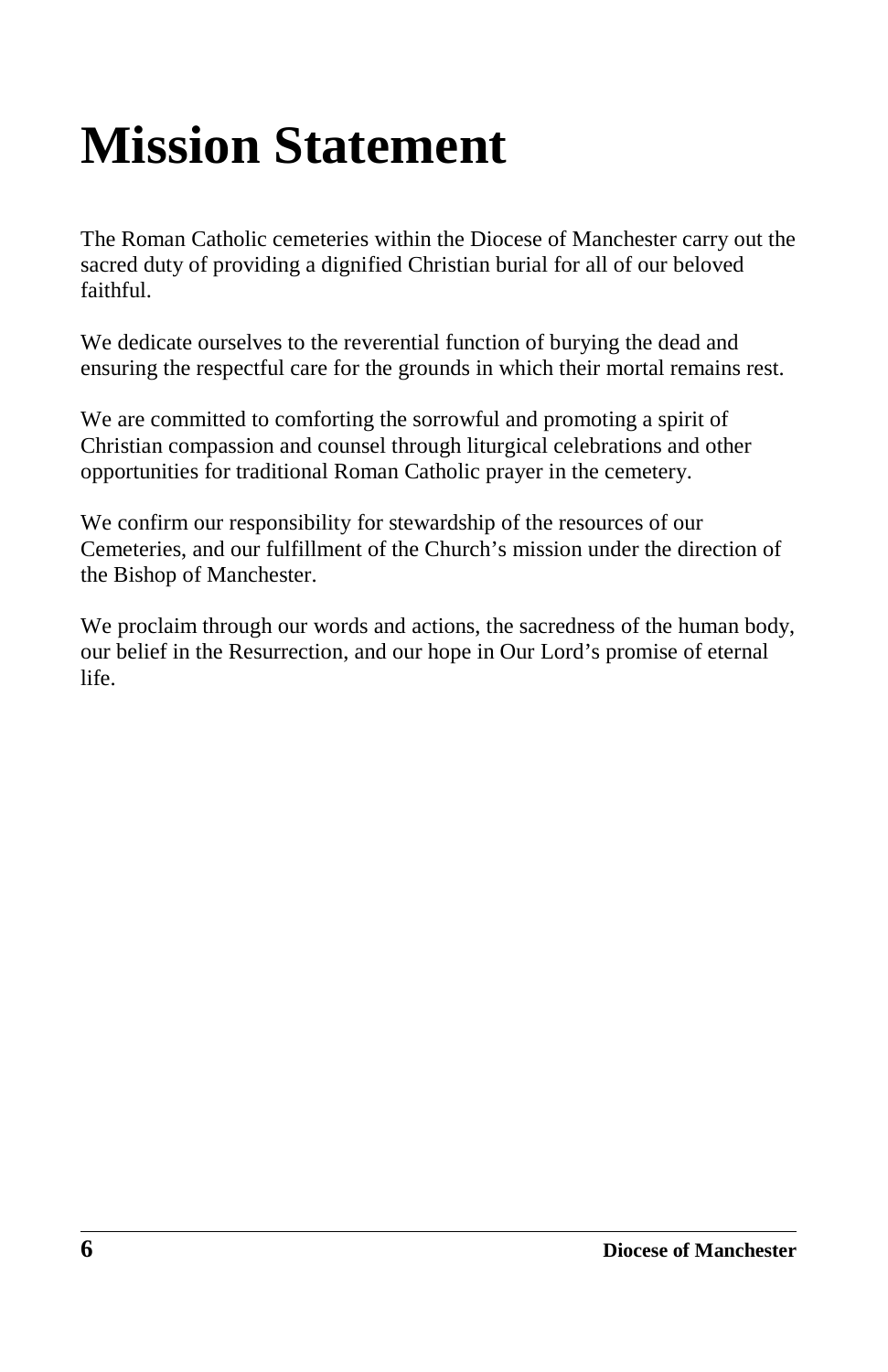# **Articles**

# **Article 1: Purpose of Cemeteries**

Cemeteries are intended for the interment of Catholics who have the right to Christian burial according to the rites, rules and disciples of the Roman Catholic Church and the regulations of the Diocese of Manchester, NH. Cemeteries are designated for the interment, entombment and inurnment of properly prepared human remains. In addition to practicing Catholics, those who have not been active in the Catholic faith or those who have joined another Christian faith may be buried in a Roman Catholic Cemetery. Non-Catholic spouses and family members of Catholics may be buried in a Roman Catholic cemetery. Management, in its sole discretion, shall apply the rules and norms of the Roman Catholic Church in determining whether or not a non-Catholic may be buried in a Roman Catholic cemetery.

## **Article II: Admission to Cemetery Properties**

Cemetery management, in its sole discretion, reserves the right to refuse admission to any Cemetery and to refuse the use of any of the Cemetery's facilities at any time to any person or persons, as the rules, judgment and tradition may dictate. All roads, entrances, and land within the confines of the Cemetery are private property, and entrance is limited to persons authorized by management. At management's discretion, the cemetery may be closed for inclement weather and/or if there are unsafe conditions.

## **Article III: Ceremonies**

Only those services and ceremonies which are consistent with the teachings and liturgy of the Roman Catholic Church and the rules and guidelines of the Diocese of Manchester, NH, including, but not limited to, the Office for Worship *Guidelines for Christian Funerals, Cremation & Burial*, may be conducted or celebrated within the cemetery. No organization, except those approved by management, will be permitted to conduct services or ceremonies in the cemetery. Arrangements for all ceremonies, including but not limited to Committal Services, Veteran Observances, and celebrations of the Eucharist must be made with and approved in advance by cemetery management.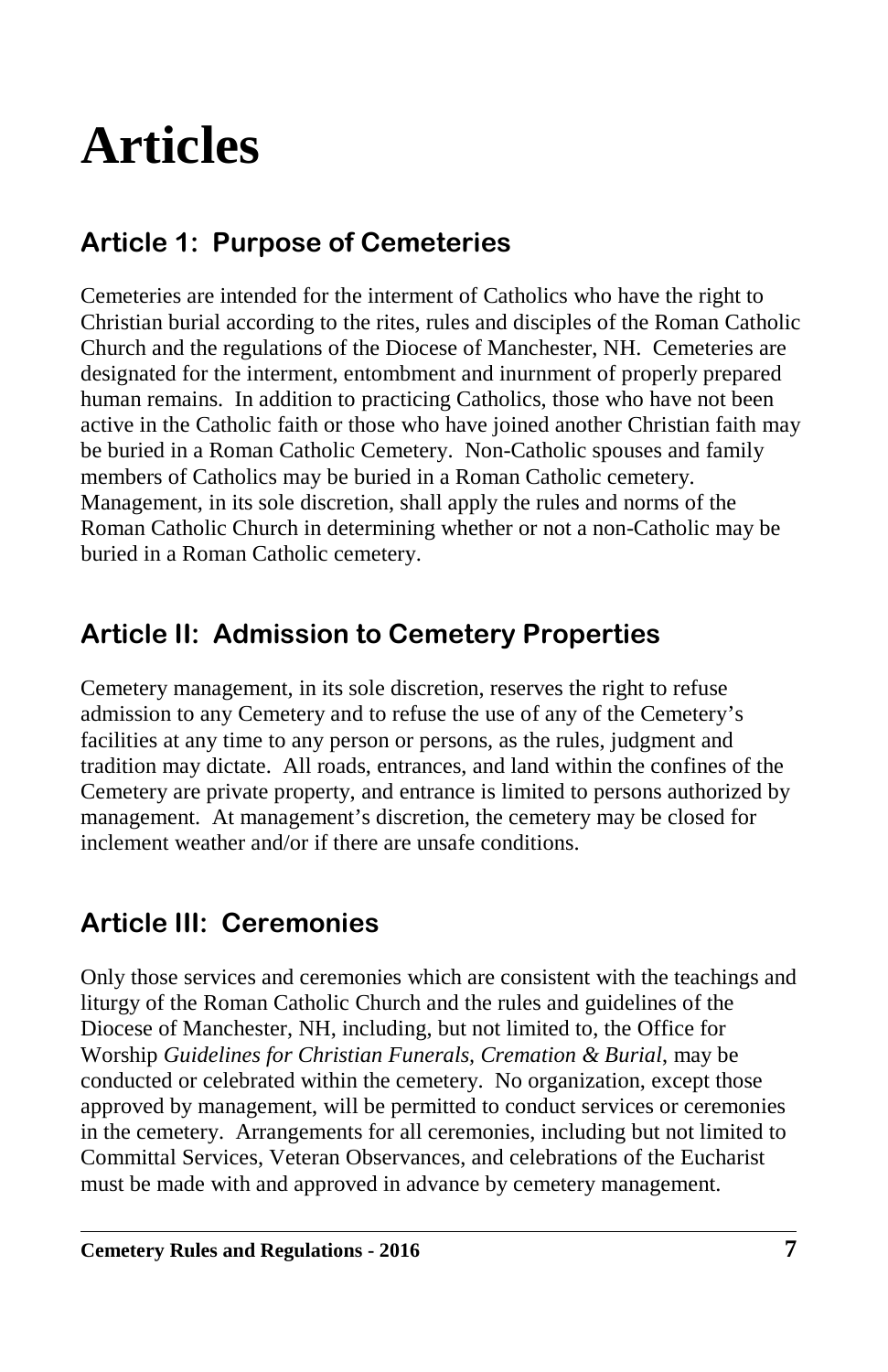## **Article IV: Arrangements for Interment/Entombment/ Inurnment**

- Persons arranging for interments, entombments or inurnments should visit the Cemetery where management will aid them in effecting the necessary arrangements.
- Making arrangements relative to the opening of a burial space requires notice several days in advance. Management shall have the right to request that those wishing to arrange for an interment, entombment or inurnment, call the Cemetery office in ample time so the Cemetery may complete arrangements relative to the opening of the burial space. If a Funeral Director or other Agent is representing the lot holder, the arrangements made with management are binding on said lot holder.
- Management shall not be responsible for any order given by telephone or any mistake occurring from the lack of proper instructions as to the size of the casket or as to the particular grave or crypt location where interment, entombment, or inurnment is to be made. Management reserves the right charge a reasonable fee whenever additional labor costs result from such errors.
- Management shall in no way be liable for any delay in the interment, entombment or inurnment of the human remains where a protest has been made, or where the rules and regulations have not been complied with, or where the rules and regulations shall forbid interment, entombment or inurnment. Further, management reserves the right, under such circumstances, to place the human remains in a receiving vault until full rights have been determined. Any protest shall be in writing and filed with the Cemetery office.

## **Article V: Interment/Entombment/Inurnment Procedures**

All funerals shall be under the exclusive charge and sole direction of cemetery management while they take place within the cemetery grounds.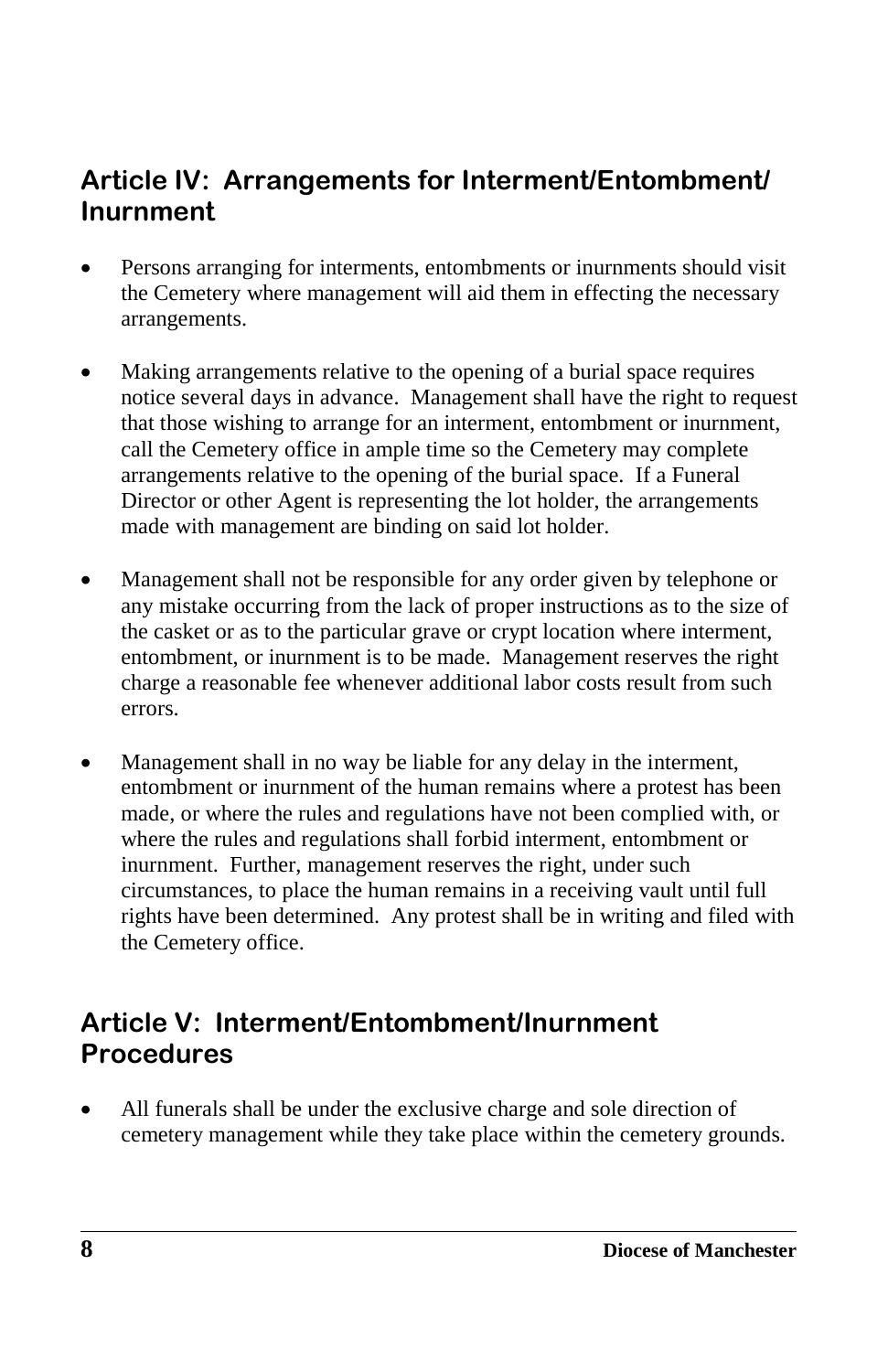- A burial permit for each funeral from the local, county, or state authority having jurisdiction of the matter must be presented to management before the interment, entombment or inurnment is completed. Management is not responsible for obtaining the permit, for the accuracy of the data contained in said permit, or for determining the identity of the person to be interred, entombed or inurned.
- A casket may not be opened at any time within the cemetery without the express permission (and in the presence) of management. Management reserves the right to refuse permission to anyone to open the casket or to touch the body without the consent of the legal representative of the deceased or without an order from a court or other duly constituted civil authority having jurisdiction.
- The interment of cremated remains shall be permitted only in accordance with the provisions of Canon Law and diocesan guidelines, including the *Guidelines for Christian Funerals, Cremation & Burials*. Cremated remains must be placed in a sealed urn or container before burial.
- Management reserves the right to designate the hour and manner in which interments, entombments and inurnments will or will not be permitted.
- All interments, entombments and inurnments are subject to fees as set forth in the price guidelines fixed by management.
- All interments, entombments and inurnments must comply with all applicable local, county, and state laws and regulations.
- Only cemetery personnel and equipment, or those authorized by management, shall be used in performing interment, entombment or inurnment services.
- Cemetery management or personnel shall not be held responsible for damages or injuries resulting from defects in burial containers when they set or seal said units or maintain the same.

## **Article VI: Disinterment Procedures**

• No disinterment or removal shall be allowed except with the permission of: o Cemetery management.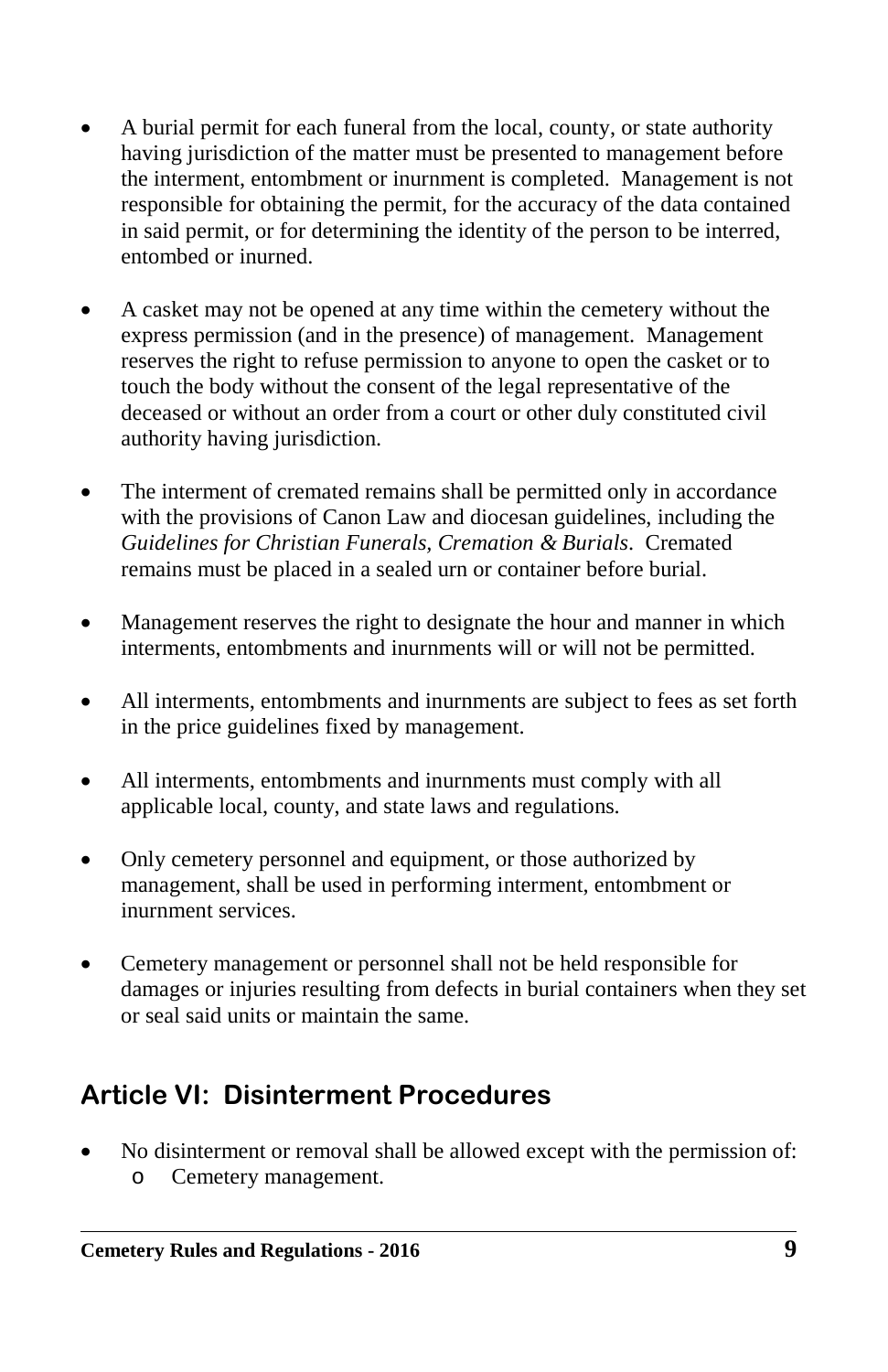- o The written authorization of the crypt or lot holder(s).
- o The nearest of kin and the blood heir(s) of the deceased.
- All documents shall be executed according to proper legal procedures.
- Management reserves the right to designate the hour and manner in which disinterments will or will not be permitted.
- All disinterments are subject to fees as set forth by management.
- All disinterments must comply with all applicable local, county and state laws and regulations.
- Only cemetery personnel and equipment, or those authorized by management, shall be used in performing disinterments and removals.
- Management shall exercise due care in making a disinterment and removal, but shall assume no liability for the damage to any casket, outer burial container, or memorial incurred in making the disinterment and removal.

# **Article VII: Right to Correct Errors**

Cemetery management strives at all times to be accurate in describing and transferring rights and in conducting interments, disinterments, removals, and the placement of memorialization. However, recognizing that even with the best intentions, mistakes may be made, management reserves, and shall have, the right to correct any errors that may be made by it in making interments, disinterments, or removals, or in the description or transfer of any rights.

Every effort will be made to contact the lot holder(s) or heir(s) at their last known address as recorded in the cemetery files thirty (30) days prior to any correction being made. In the event that contact cannot be made prior to a correction being made, management will within thirty (30) days following the correction notify the lot holder(s) or heir(s) at their last known address as recorded in the cemetery files about the correction made.

In correcting any error, management may substitute a lot of equal value and similar location or may refund money paid on account of said purchase. Management shall also reserve the right to remove and re-inter the remains in the substituted lot.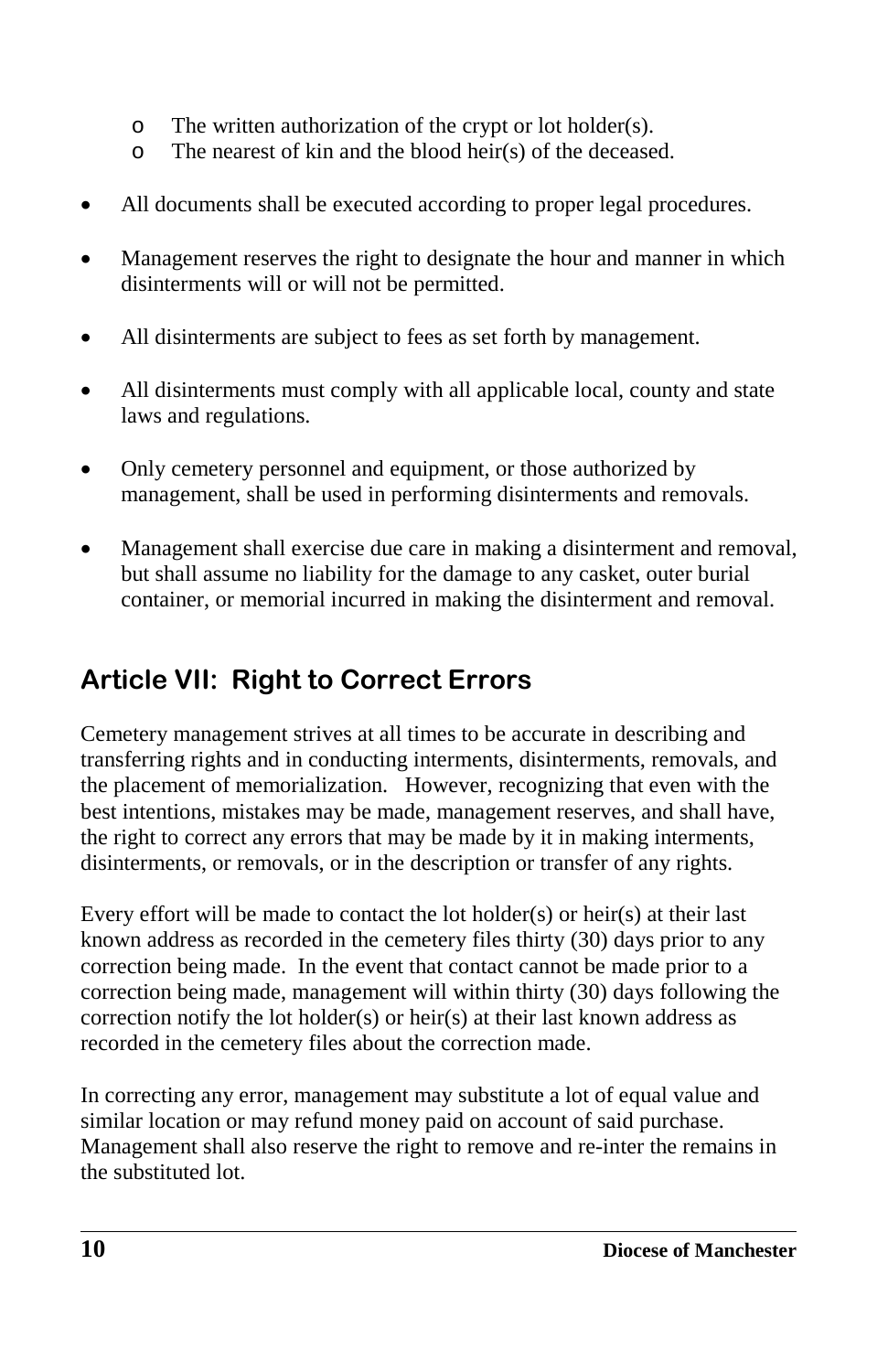# **Article VIII: Information for Holders of Interment Rights**

- Management reserves the right to specify the terms of purchase of all interment rights in lots, mausoleum crypts, niches and the manner in which said rights shall be held or exercised.
- Should the lot or crypt holder fail to carry out the terms of the purchase agreement, after due notice, management may declare said agreement canceled and all rights of the purchaser in and to the lot or mausoleum crypt/niche forfeited. In the event of such default for lots, management reserves, and shall have, the right immediately or at any time thereafter, without notice, at its discretion, to remove to single graves, to be chosen by management, each of the remains then interred in said lot. Management shall also have the right to remove any memorial on said lot.
- All grave interments shall be made in an approved outer container constructed in accordance with specifications determined by management. In the case of cremations, the remains must be placed in a nonbiodegradable container or urn.
- Digging around the perimeter of a memorial is prohibited and management is not responsible for damage to memorials when there is evidence of such digging.
- The use of a lot is for the lot holder or lot holder's relatives for interment only, and the right of interment granted therein is not transferable, for sale or for profit. The interment rights in an unoccupied portion of a lot may only be resold to the Cemetery at the price originally paid less a service fee. Management is under no obligation to purchase a lot offered for sale by a lot holder.
- It shall be the duty of the lot holder to notify management of any change in his/her mailing address. Notice sent to a lot holder at the last address in management's records shall be considered sufficient legal notification.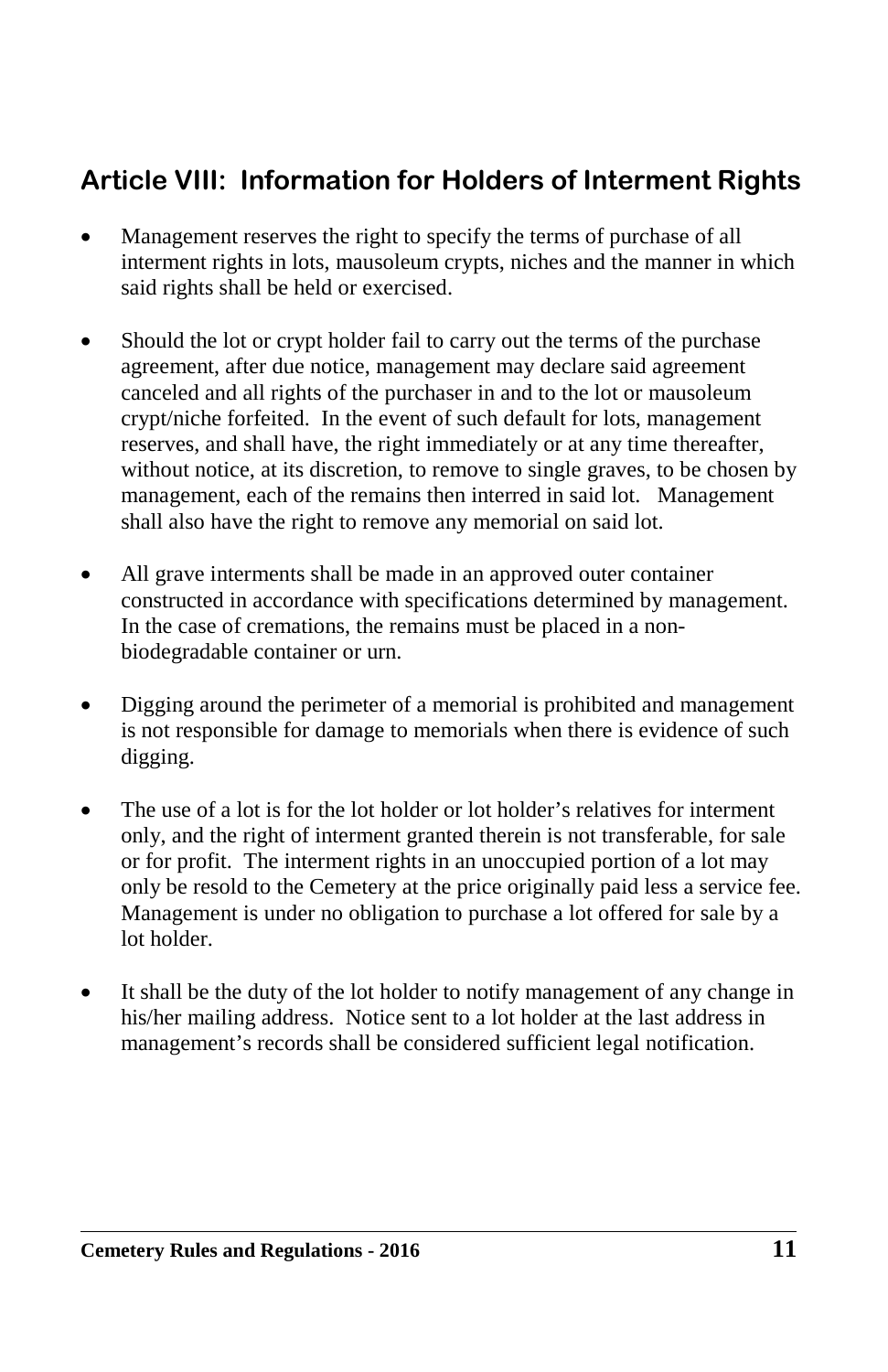# **Article IX: Heirship**

- In the event of the death of a lot holder, any and all rights of the lot holder shall pass to the lot holder's family in the following manner:
	- o The spouse of the owner of any lot containing more than one interment space has a vested right of interment of his/her remains in the lot , which right will terminate upon remarriage, unless the purchase agreement was in the name of both parties.
	- o If the lot holder shall have filed written instructions with management, said instructions will be followed by management so long as they are definite, reasonable, and practical, and provide for the vested right of interment of the surviving spouse.
	- o If subsequent to providing instructions to management, the lot holder leaves different instructions in his/her duly probated will, the instructions in the will control so long as they do not conflict with these Rules and Regulations or the vested rights of the surviving spouse.
	- o In the absence of valid and sufficient instructions filed by the lot holder or a duly probated will, the rights of interment shall devolve upon those entitled to succeed thereto under the intestate laws of the State of New Hampshire.
	- o In a conveyance to two or more persons as joint tenants, each tenant has a vested right of interment in the lot conveyed. Upon the death of a joint tenant, the rights to the lot held in joint tenancy immediately vests in the surviving joint tenant or tenants, subject to the vested right of interment of the remains of the deceased joint tenant and the surviving spouse of the deceased joint tenant. If interment rights of a lot cannot be agreed upon, the rights shall be determined by the Probate Court in a proceeding commenced at the expense of the lot holders.
	- o A notarized affidavit by a person having knowledge of the facts setting forth the fact of the death of the holder and the name of the person or persons entitled to the use of the lot shall serve as sufficient authorization to management to permit the use of the unoccupied portion of the lot; and said documentation shall absolve management from any liability with respect to such use.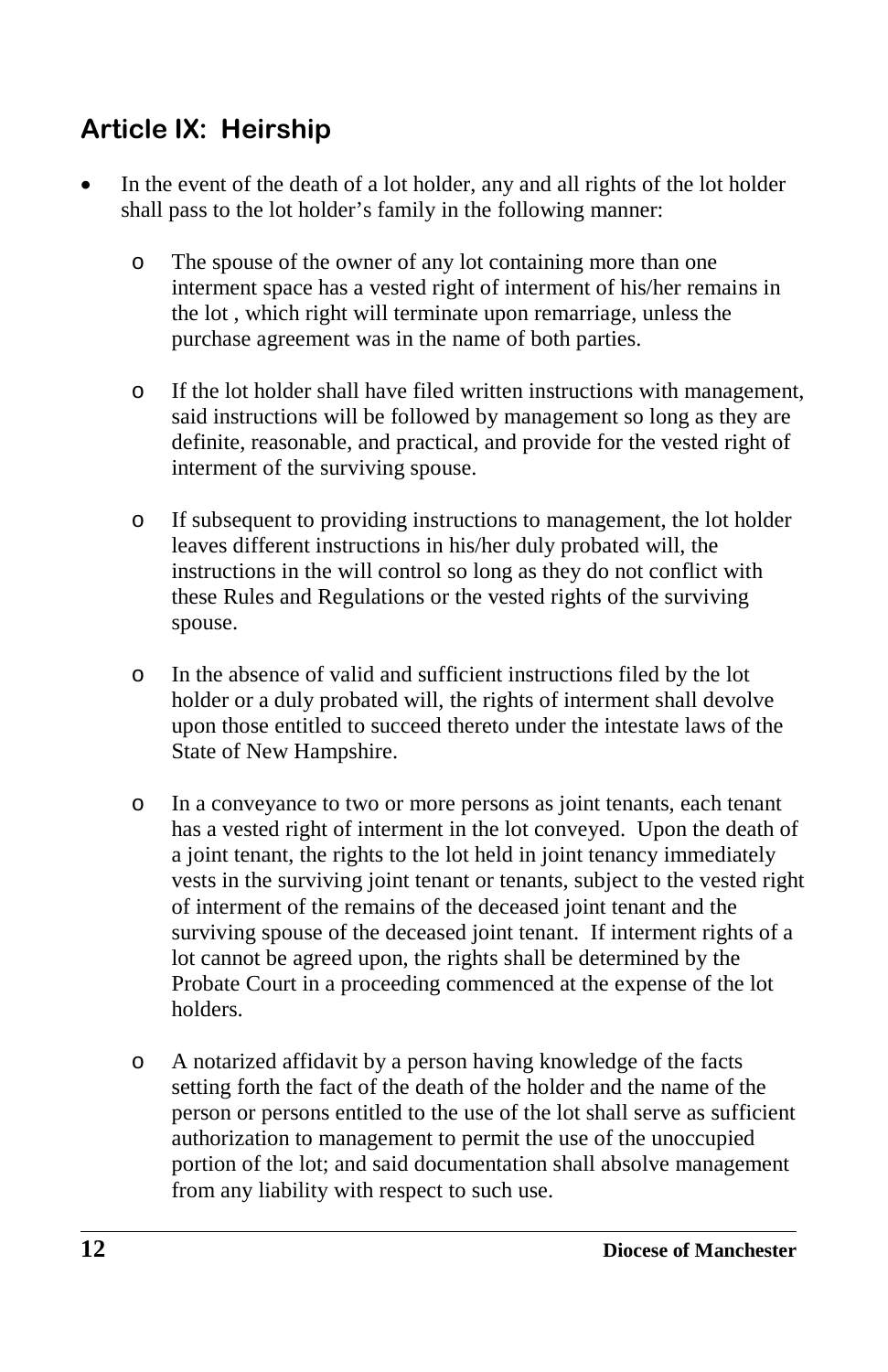- The intent of a grave reservation is for the interment of the person designated. In the event it is not used for this purpose, the use and control of the grave shall revert to the owners or their heirs. Each heir shares equally and jointly in the burial rights in the grave or lot as long as a vacant grave remains. Written authorization for interment or entombment shall be obtained from all surviving heirs. An heir may release or designate his/her right at any time, but only with the permission of other heirs.
- The spouse of an heir or any non-heir may not be interred in the grave, lot or crypt except upon the written authorization of all heirs. If one heir withholds his/her permission, the burial may not be allowed by management.
- All heirs must give permission for burial to each other and for any non-heir burial. Previous burial designation will be scrutinized for proper authorization by management.

# **Article X: Multiple Interments/Inurnments**

Management reserves the right to permit or authorize the interment of more than one human remains in one grave or crypt. A corresponding fee will be required, as determined by management as part of the stated cemetery charges. Where multiple interments or inurnments are permitted on a burial site, when the grave is occupied, permission must also be sought from the next of kin of the deceased. Written permission from the next of kin of the deceased must be on file in the cemetery office before a multiple interment or inurnment can be made.

In the event that two persons wish to occupy the same grave, prior to one being deceased, permission must be sought from management in advance of a burial. This allows for proper placement of casket and urn.

Memorials for multiple interments must be made according to the cemetery guidelines.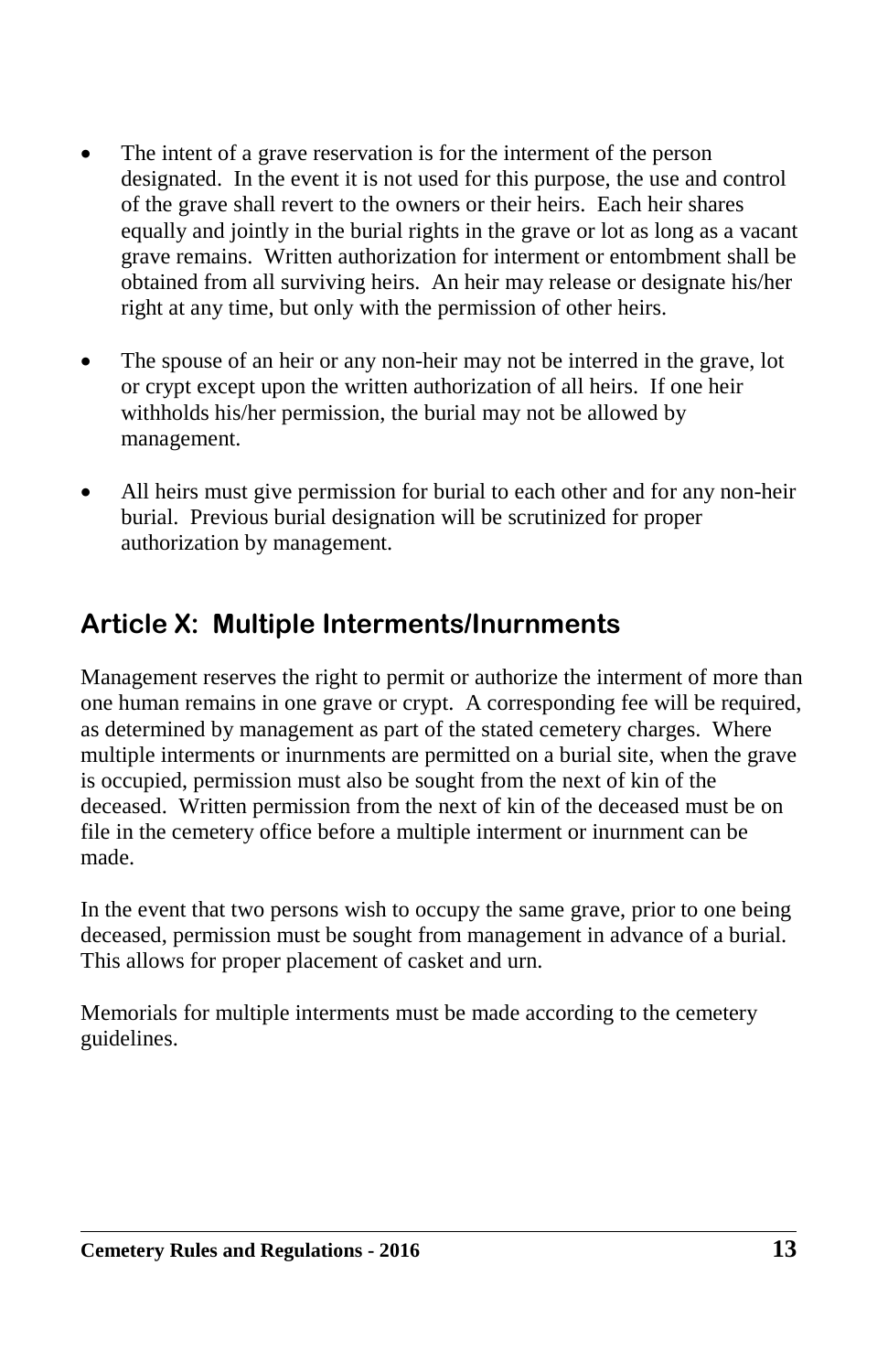# **Article XI: Right to Replat**

Management has the right, subject to applicable laws, to modify grave arrangements when in their judgment this becomes necessary. Replatting includes the following activites:

- Re-survey, enlarge, diminish, replat, alter in shape or size, or otherwise change all or any portion of the cemetery.
- Lay out, establish, close, eliminate, or otherwise modify or change, the location of roads, walks, or drives, so long as access to and from any lot is afforded to the lot holder.

## **Article XII: Easements**

Management, their agents and employees shall have easements and perpetual rights of way over and through all of said cemetery premises for landscaping and for the purpose of installing, maintaining and operating pipe lines, conduits or drains for sprinklers, drainage, electric or communication lines.

No easement or right of interment is granted to any lot holder in any road, drive, alleyway, or walkway within the cemetery. However, so long as management devotes to use a road, drive, alleyway or walkway, lot holders shall have a license to the use thereof for access purposes.

# **Article XIII: Service Charges**

Management shall have a right to fix a charge and time of payment for each interment, disinterment, removal, lot , crypt, niche transferred or released, and for the performance of any other service rendered by management; and all work in connection with such service shall be subject to the determination and supervision of said management.

Any indebtedness due for work performed on a lot, crypt, or niche must be paid before an interment, inurnment or entombment may be made, or before any memorial may be erected.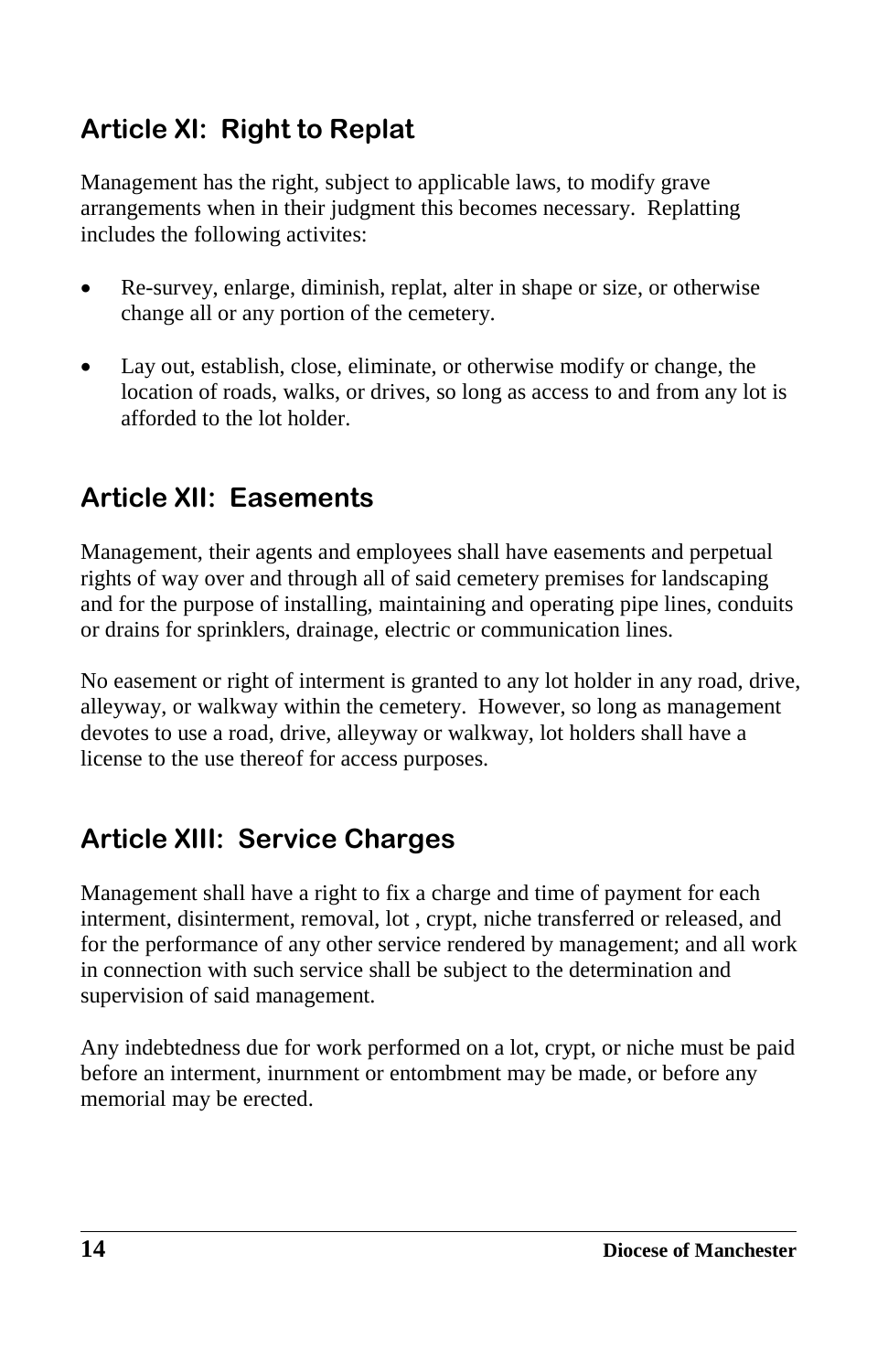# **Article XIV: Use of Cemetery**

Roman Catholic cemeteries are holy places. These sacred grounds are blessed by the church and dedicated as a place of prayer and dignity for our faithful departed. Quiet reverence and respect for other people visiting the resting sites of their loved ones should be maintained at all times.

- Visitors Visitors within the cemetery shall use only the roads drives and walkways, unless it is necessary to walk on the grass to gain access to one's lot. Management expressly disclaims liability for any injuries sustained by anyone violating this rule.
- Trespassers Only the lot holder and his/her relatives or friends shall be permitted on a lot in the cemetery. Any other person thereon shall be considered a trespasser, and management shall owe no duty to said trespasser to keep the property, or the memorial thereon, in a reasonable safe condition.
- Children Children under fifteen (15) years of age are not permitted within the cemetery unless accompanied by a supervising adult.
- Animals Animals are not allowed in the cemetery or in any buildings in the cemetery. (Exception: Specially trained service animals used by persons with physical impairments are allowed).
- Lawns Lawns shall not be disturbed for any purpose except under the supervision of management.
- Lot Borders No coping, curbing, fencing, hedging, borders, or enclosures of any kind shall be allowed around the lot. Management reserves the right to remove same, without notice, if installed.
- Ornaments and Flower Vases Management reserves the right to regulate the method of decorations of lots so that uniform beauty is maintained. The use of statues, boxes, shells, coins, gourds, toys, metal designs, ornaments, vases, votive candles, glass, plastic, concrete, vigil lights, Christmas decorations, crockery jars and containers, wood or metal cases, potted plants, balloons, pinwheels, lawn ornaments, bric-a-brac of any description, etc. shall not be permitted on any lot and any such articles shall be removed by management. Memorial Day floral arrangements and/or decorations must be placed on the base of the monument or placed on an extension to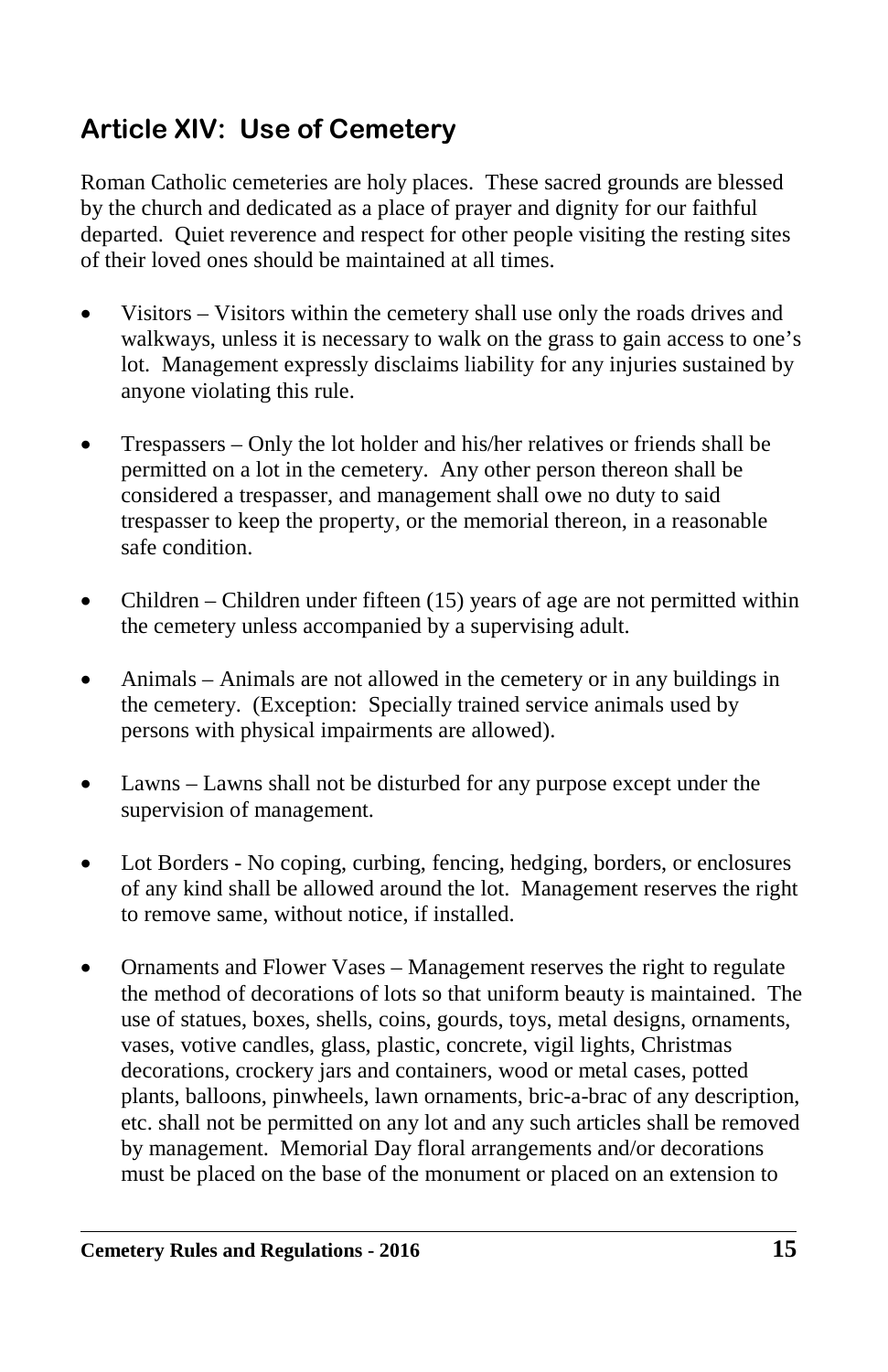that base. Memorial Day floral arrangements and/or decorations may be placed seven (7) days before the federal holiday and removed from the cemetery by June 10.

- Water Usage The use of water spigots is restricted for the watering of plants and flowers.
- Motor Vehicles Automobiles, funeral cars and other vehicles must be kept under control of licensed drivers at all times. At no time shall such vehicles drive through the gates or within the cemetery at a speed in excess of the posted limit. Vehicles may not park or come to a full stop before an open grave unless such vehicles are in attendance at the funeral.
- Bicycles and Motorcycles Management reserves the right to refuse admission to any person entering the cemetery on these or any types of moving apparatus.
- Commercial Vehicles Management shall admit commercial vehicles based upon proper authorization and approval of scheduled service activity.

# **Article XV: Conduct in the Cemetery**

Any conduct which interferes with the rights of others or which (in management's opinion) detracts from the operation of the cemetery is prohibited.

- General Loitering, playing, boisterous demonstrations or gatherings in the cemetery not approved in advance by management are prohibited.
- Rubbish The improper disposal of rubbish on roads, driveways, paths, walks, or any part of the grounds or in buildings is prohibited.
- Picnicking Picnicking or partaking of any refreshments by visitors within the cemetery is prohibited.
- Flowers and Shrubs No one shall pick any flower or break any branches or remove, injure or cut any tree, plant or shrub without specific permission of management.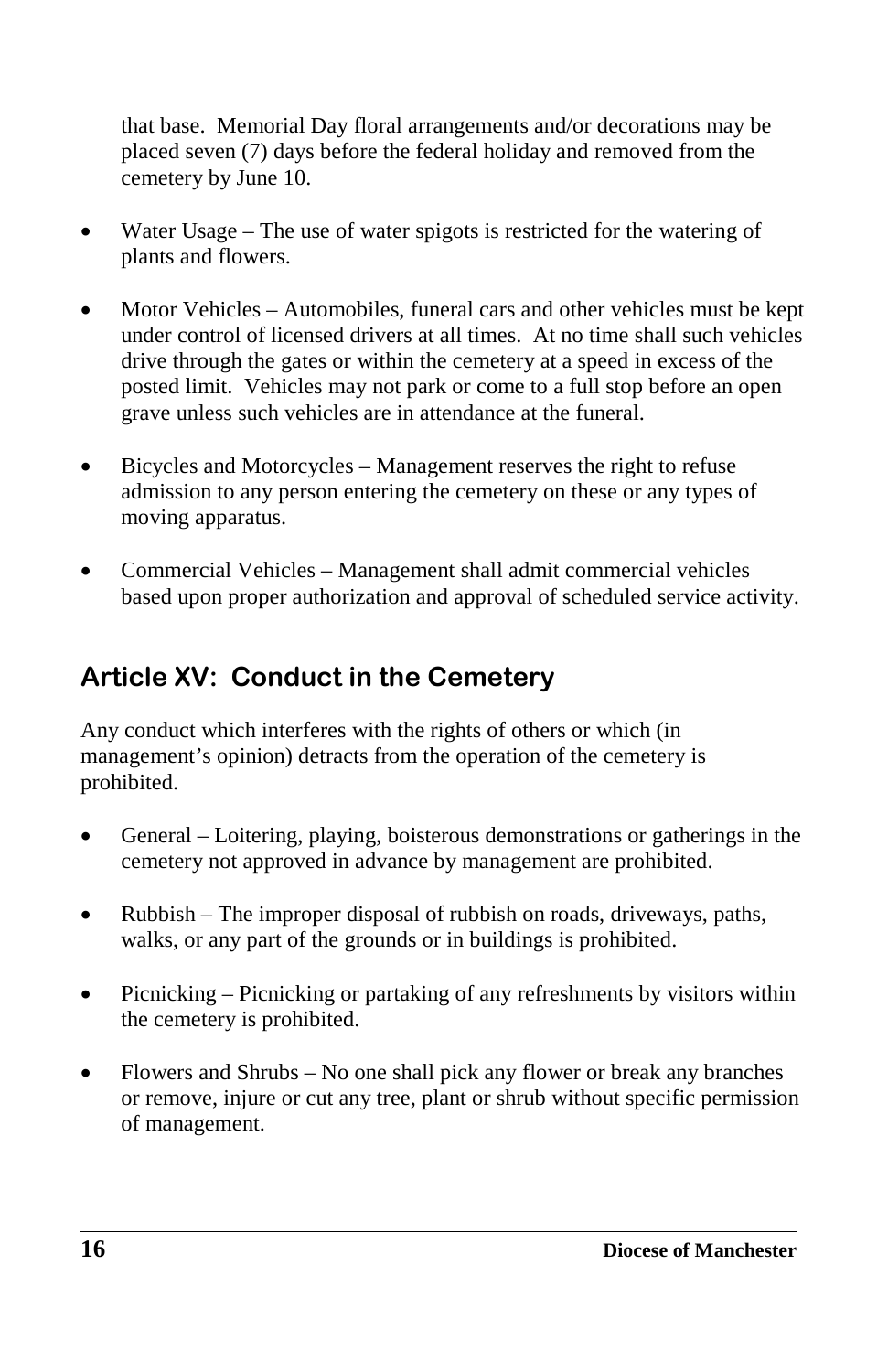- Soliciting No one shall be permitted to sell flowers, plants or any other items whatsoever within the cemetery.
- Signs and Advertising No signs, notices, or advertising of any kind shall be allowed within the cemetery except those placed by management.
- Firearms Discharging firearms within the cemetery is prohibited except by military escort accompanying a veteran's funeral.
- Improper Assemblages Management reserves the right to forbid and prevent assemblages which it deems improper.

# **Article XVI: Grading, Landscaping and Improvements**

- Management shall have exclusive right to do all landscaping, maintenance, planting, trimming and improvement work upon the lots or within the cemetery.
- Any work of any nature to be done on a lot must be approved in advance by management. Management reserves the right to remove, alter or change such improvements or alterations at the expense of the lot holder should they be made without its written consent.
- Management reserves the right to use legally approved chemical applications to beautify the cemetery property.

## **Article XVII: Cemetery Hours**

Management shall set the cemetery's hours of operation as well as those hours kept by the cemetery office.

# **Article XVIII: Outside Contractors**

Lot, crypt, niche holders may have certain work done in accordance with these Rules and Regulations at their own expense and with management's advance written approval. Any work to be done must be paid for in advance with evidence of such payment provided to management prior to the commencement of such work.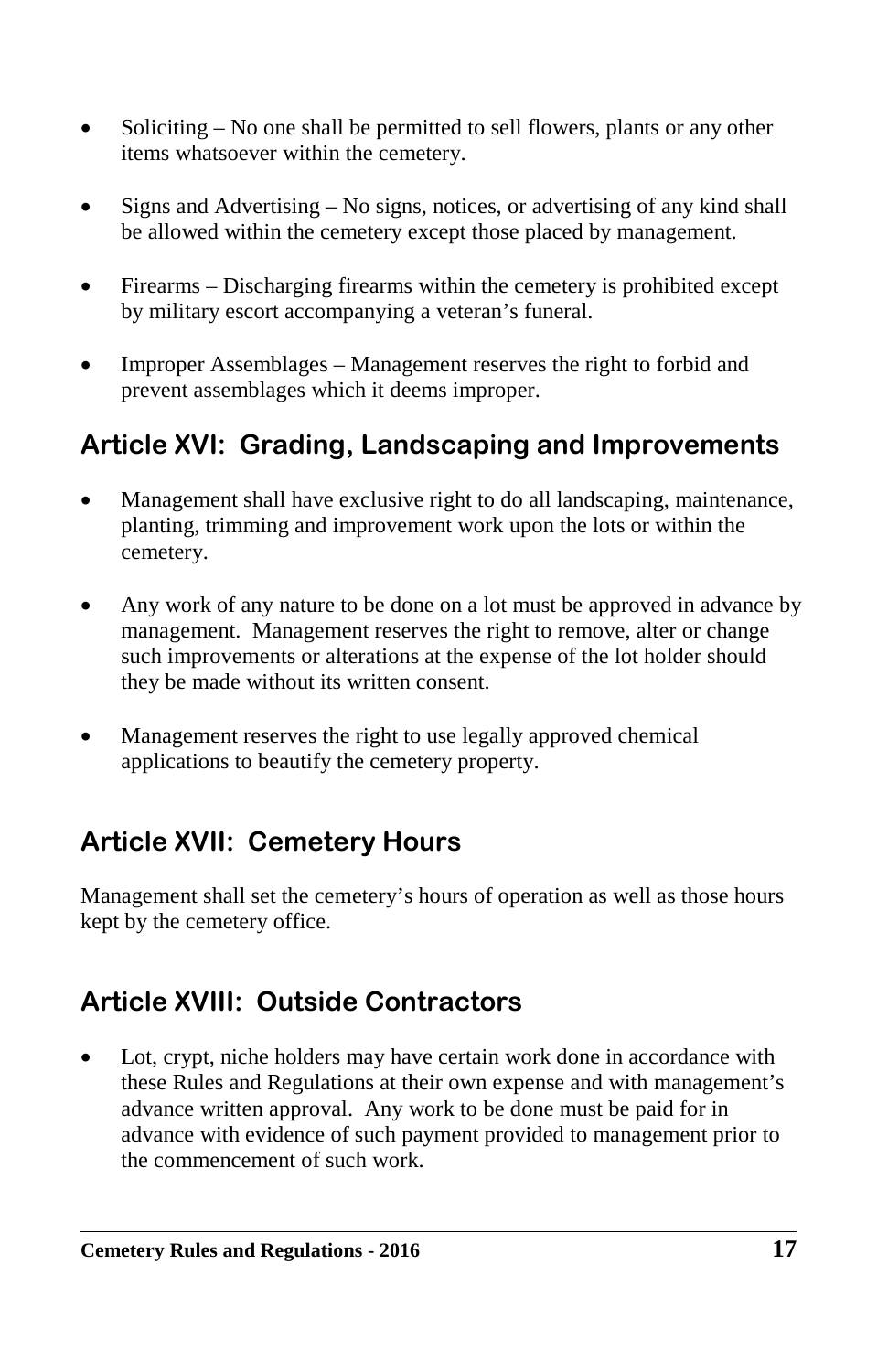- Any outside worker/contractor performing work in the cemetery must provide proof of insurance with liability coverage of at least \$1,000,000 and property coverage of at least \$100,000 per occurrence. A copy of a current certificate of insurance must be submitted to the cemetery office and approved by management prior to any work being performed.
- Contractors must comply with, and be governed by, all laws, ordinances, these Rules and Regulations applying to the premises, and the work thereon, and shall pay for all necessary permits.
- Contractors are prohibited from using cemetery equipment and materials.
- Contractors must notify management when they are on the premises.

# **Article XIX: Employees**

- Cemetery employees shall do all work performed in the cemetery, with the exception of work performed by outside contractors that is specifically authorized by management.
- Cemetery employees are not permitted to do any unauthorized work for grave or lot holders except upon the specific instructions of management.
- No cemetery employee is allowed to receive any compensation or gratuity, directly or indirectly from grave or lot holders, for any work performed.
- The statement of any employee of the cemetery shall not be binding upon management except as such statement coincides with the document conveying the right of interment, and with these Rules and Regulations.

# **Article XX: Loss or Damage**

Management disclaims all responsibility for loss or damage from causes beyond its reasonable control, and especially from damage by an act of God, the elements, earthquakes, war, terrorism, riots, order of any military or civil authority, thieves, vandals, malicious mischief makers, explosions, unavoidable accidents, or any other similar cause, whether the damage be direct or collateral. In the event it becomes necessary to construct or repair any section of a lot, including graves, crypts, or any portions thereof, or any mausoleum which has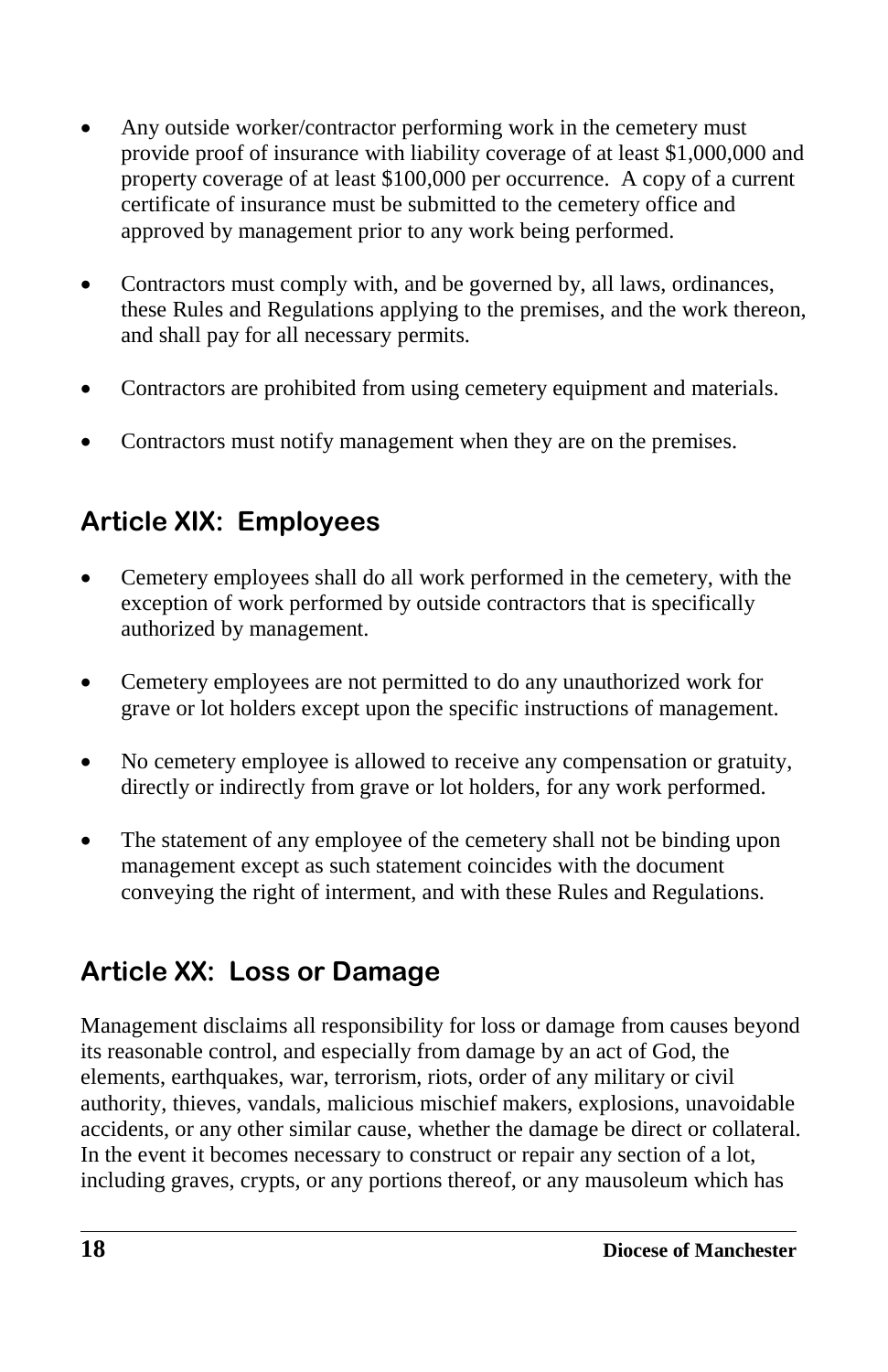been damaged by such causes, management shall give lot holder(s) or heir(s) at their last known address as recorded in the cemetery files thirty (30) days advance notice of the necessity for such repair. In the event the lot holder(s) or heir(s) fail to repair the damage within a reasonable time, management may direct that the repairs be made and charge the expense against the lot holder(s) or heir(s) of record.

Management disclaims all responsibility for damage of any kind that may occur to memorials in the normal course of cemetery operations, performed with reasonable care and caution.

# **Article XXI: Care**

- The cemeteries operated within the Diocese of Manchester, NH will provide care and maintenance necessitated by natural growth and ordinary wear, including cutting of lawns, and the cleaning and maintenance of roadways, walks and buildings, provided there are sufficient funds for these purposes.
- The cemeteries will have no obligation to maintain, repair, or replace any memorial placed or erected upon any lot; nor plant, cut, water or care for any privately planted tree or shrub; nor plant flowers or ornamental plants; nor do any special or unusual work in the cemetery; nor reconstruct any granite, bronze, or concrete work on any section of the lot, crypt, or niche; nor repair items damaged by any cause beyond management's reasonable control.

## **Article XXII: Mausoleums**

- Mausoleums or tombs, either wholly or partially above ground, shall be constructed only in lots designated for them. Plans, specifications, material and location in the lot of such mausoleum or tomb shall be subject to the approval of management. Management reserves the right to require an endowment for future maintenance of mausoleums or tombs be deposited with it, said endowment to be of a size specified by management.
- When interment is made in a private mausoleum, the crypt shall be properly sealed, subject to approval of management. The entombment must be made in an approved casket which complies with the regulations of the controlling Department of Health.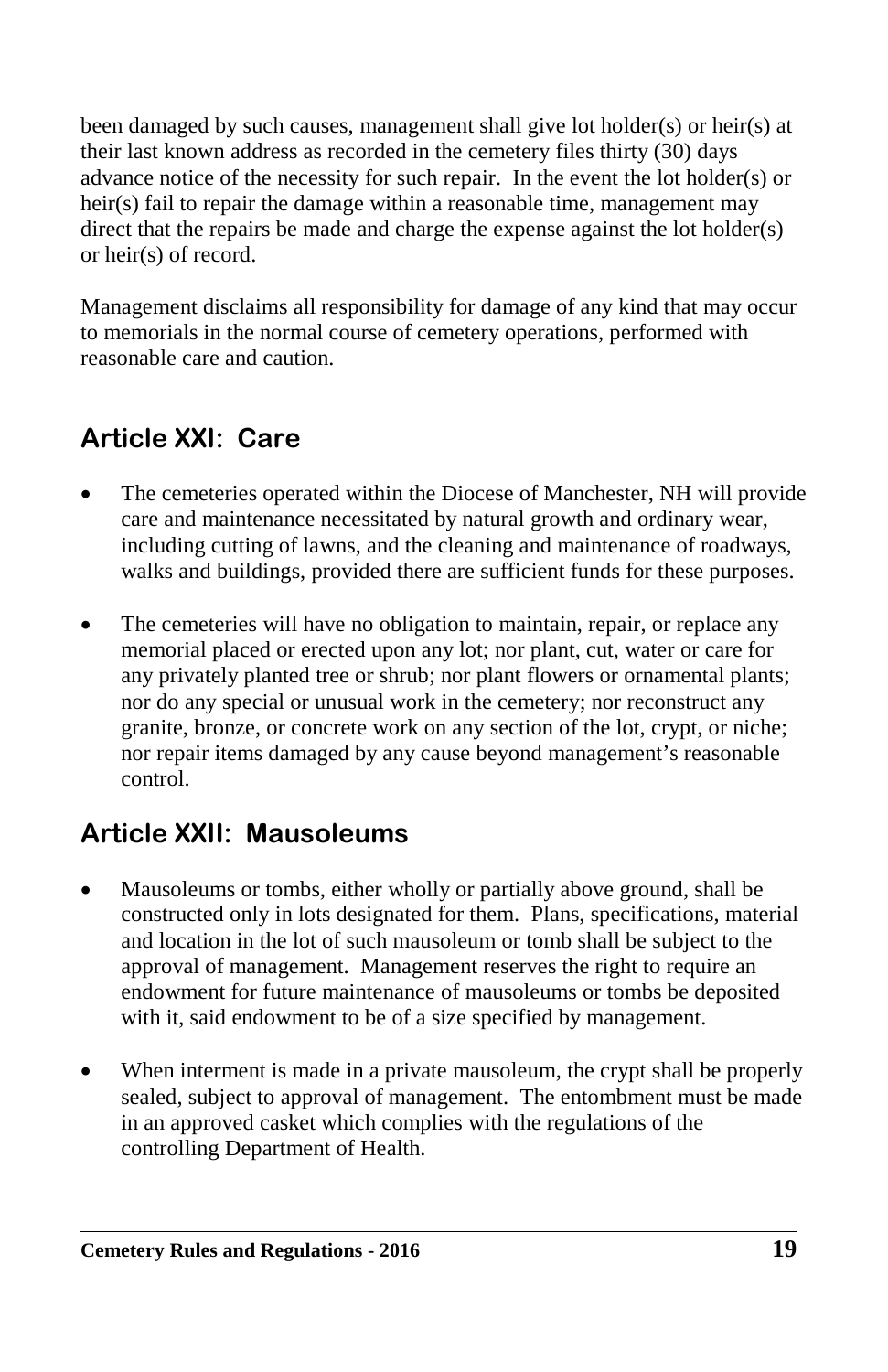- No walkways, patios, or other appurtenant structure shall be permitted on the ground surrounding a mausoleum. No additions or changes shall be allowed after the specifications and foundation plans for a mausoleum have been submitted and approved.
- Community mausoleum entombment must be made in an approved casket which complies with the regulations of the controlling Department of Health.
- Management reserves the right to issue under separate cover detailed regulations concerning the use of community mausoleums. Such regulations may include, but are not limited to: the decoration of crypts; the size, quantity, type and placement of lettering on crypts; and the use or nonuse of flowers, vigil lights, etc.
- Management reserves the right to remove from a crypt front any item affixed to the crypt front without notice. Any stains or marks caused by these items will be removed at the expense of the crypt owner.

# **Article XXIII: Columbaria**

- A columbarium provides a permanent structure containing niches or other suitable spaces for the memorialization of cremated remains.
- All cremated remains must be encased in an urn or other appropriate container approved by management in order to be inurned in a columbarium space. Said durable container must be sealed and leak-proof. Management shall not be responsible or liable for any defects in the urn or container.
- The capacity of each niche or columbarium space shall be designated on the plans in the cemetery office. All urns must be sized accordingly to the stated dimensions and space capacity.
- If the columbarium is destroyed or damaged for any reason, management shall have the right to place any cremations inurned therein either (1) temporarily in a receiving vault pending restoration of the niche and upon restoration re-inurned therein, or (2) permanently in a like space elsewhere in the cemetery. In the event first above mentioned, all prior rights and obligations existing at the time of damage shall continue in full force and effect; in the second event above mentioned, appropriate inurnment rights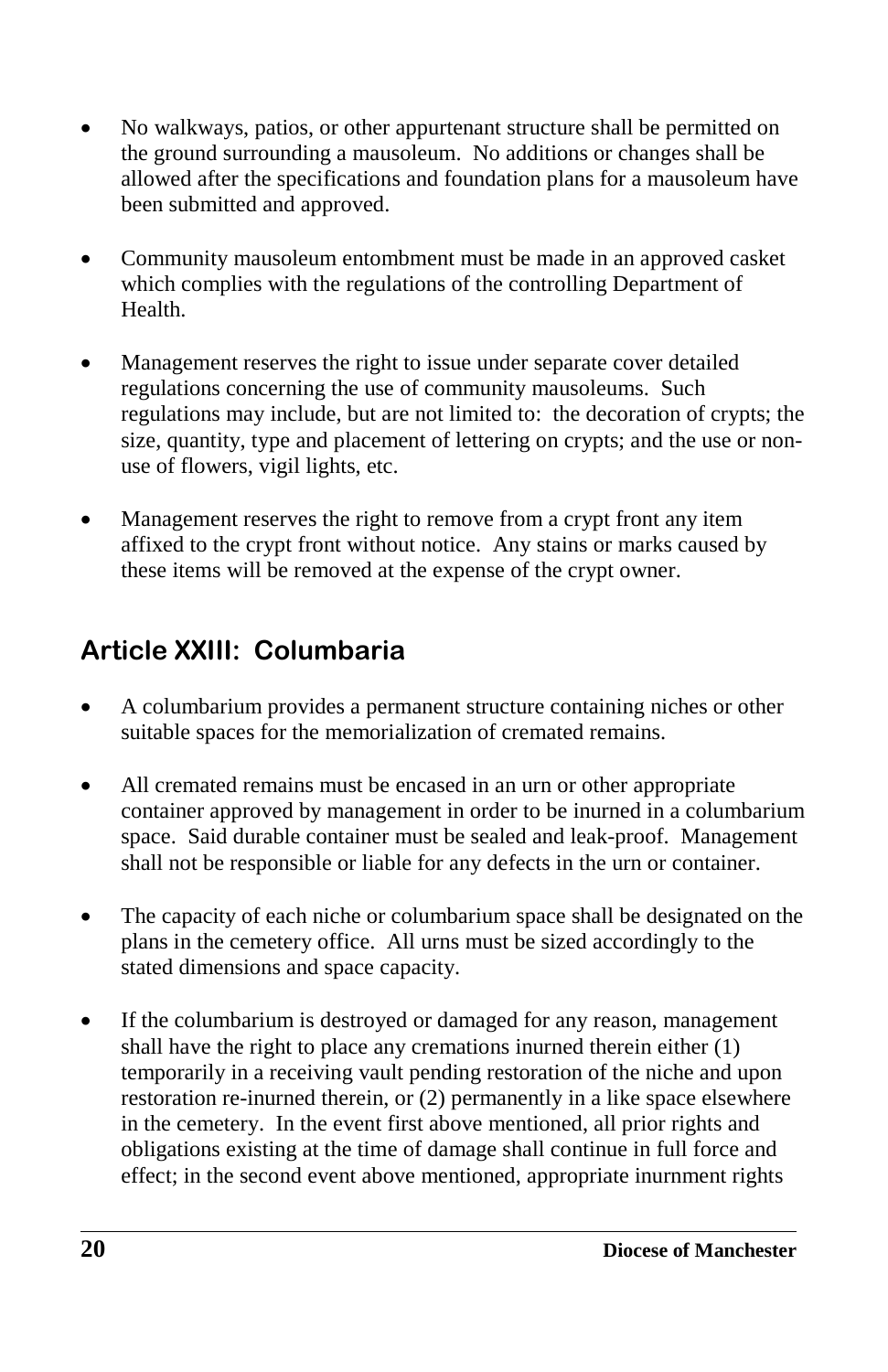shall be provided in the new space in lieu of inurnment rights in the destroyed or damaged columbarium.

- Niche front panels may not be removed or disturbed in any manner except by approval and by management.
- No ornamentation, structural change, or addition shall be made on or about any individual niche or the columbarium structure in whole. Management reserves the right to remove any such ornamentation or correct any such alteration at the holder's expense without being deemed guilty of any manner of trespass.

# **Article XXIV: Receiving Vaults**

- Receiving Vaults in the cemetery shall be used for temporary entombments subject to certain rules and regulations. They are available only when final interment is to follow in a Roman Catholic cemetery.
- No remains shall be placed in a Receiving Vault which present a health or safety risk or if contradictory to the local Board of Health's Rules and Regulations.
- Management reserves the right, without notice, to remove from a Receiving Vault at once and inter any remains when same are not in a state of good preservation, or when the condition of the body renders its interment necessary.
- Receiving Vaults are for temporary use only and subject to a rental fee, and under no circumstances shall a body be considered as interred or entombed by reason of its being placed therein.
- Management shall determine the amount of deposit, handling charges and rental rates to be charged.
- Remains shall be removed from the Receiving Vault within a reasonable time, unless management consents to a longer period.
- Upon failure of payment, or to make suitable arrangements for the final interment of the remains within a reasonable time, management may remove the remains from the Receiving Vault and cause same to be interred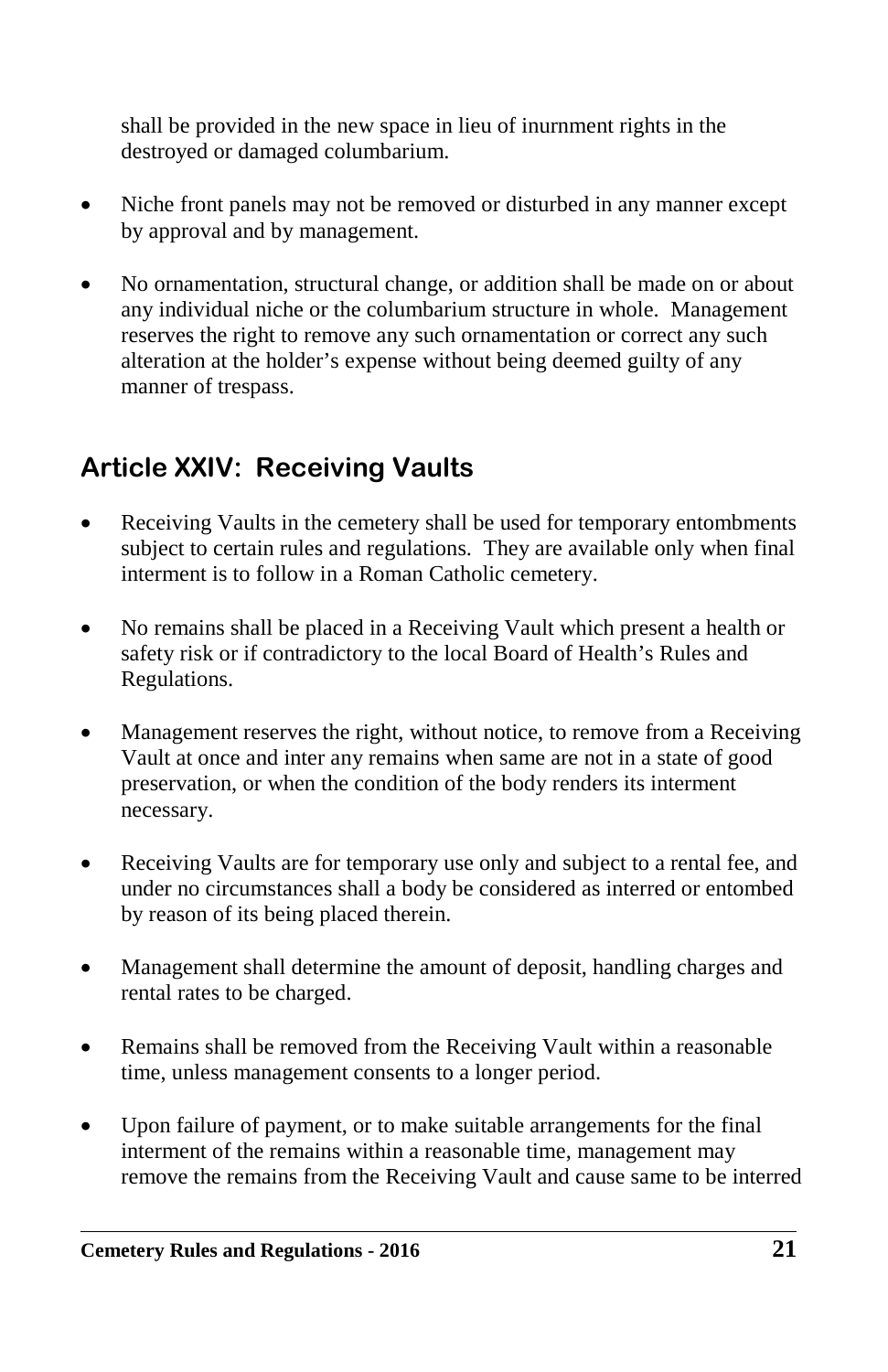in any grave it may select after first having given seven (7) days' notice by deposit of a letter in the United States Post Office with postage thereon duly prepaid to the person making the placement at the address stated on the cemetery records, and shall apply the deposit on the expenses it incurs. In the event of such failure or default, management is empowered to act as duly appointed agent in obtaining any and all interment or health permits necessary for said removal and interment. As long as the remains are with said management, the cemetery shall be coupled with an interest and this power shall be irrevocable.

- Management shall exercise due care in making a removal, but shall assume no responsibility for damage to any casket or burial case incurred in making the removal.
- Management reserves the right to issue at any time under separate cover detailed regulations and instructions pertaining to Receiving Vaults in the cemetery, or to incorporate specific provisions in any Receiving Vault Agreement; and such regulations, instructions, and provisions are hereby made part of these Rules and Regulations.

## **Article XXV: Green Burials**

Green Burials are an evolving concept and a way of caring for the dead with minimal environmental impact without compromising the rites and practices of the Catholic Church. The practice of Green Burials has many interpretations and many definitions. Management reserves the right to incorporate Green Burial space into their cemetery. Consultation with cemetery management will determine if and how Green Burials can be accommodated.

# **Article XXVI: Memorials and Rules for Memorial Work**

Management's primary responsibility for monuments and markers is the establishment of regulations concerning type of memorial, quality, placement, and content. The memorial is intended to memorialize the person interred or entombed in the grave or crypt. Memorials should reflect the deceased's belief in the resurrection as well as being a long lasting memorial to the deceased.

It is presumed by management that any person, designated by owner(s) or heir(s) for use of a grave site for burial, has the right of memorialization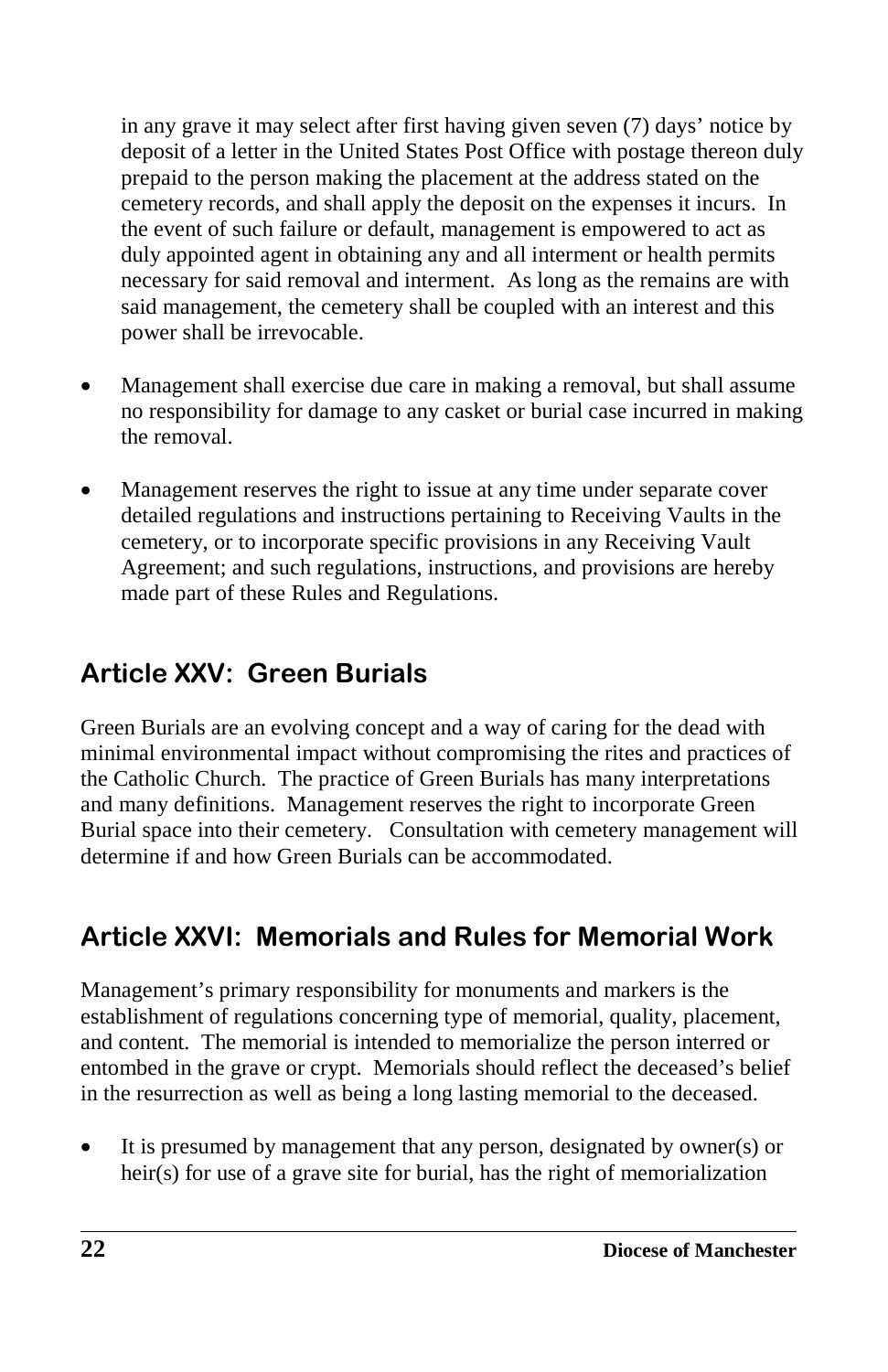implied by said designation. All memorial work, or placement or removal of any memorial, shall be on the written order of said owner(s) or heir(s).

- Management reserves the right at all times to approve and prescribe the kind, size, design, symbolism, craftsmanship, quality and material of memorials, inscriptions, monuments, or markers placed or to be placed in the cemetery. In general, if symbolism is used it must be Christian. All memorials are subject to the approval of management prior to placement.
- Management also reserves the right to issue a separate set of specific regulations pertaining to memorials, inscriptions, monuments, or markers to be placed in the cemetery. Said additional regulations, and all amendments thereto, are hereby made a part of these Rules and Regulations.
- All balances owed to the cemetery must be paid in full prior to memorialization.
- A detailed plan and design of all memorials must be submitted to management for final approval prior to a permit being issued. A form requesting approval and/or request for a foundation may be obtained at the cemetery office.
- Upon completion, if the memorial does not conform to the approval plan and design, it will be the sole responsibility of the dealer to correct any errors or deficiencies in workmanship and material.
- The location and position in which a memorial is to be placed or erected on a lot shall be entirely subject to the approval, and shall be under the supervision of management.
- No memorial extending above the surface of the ground shall be erected on lots designated by management as flush marker lots.
- Management reserves the right to set the times when memorials may be delivered to the cemetery.
- Independent monument dealers or contractors who build memorial foundations are required to comply with specifications and directions established by management.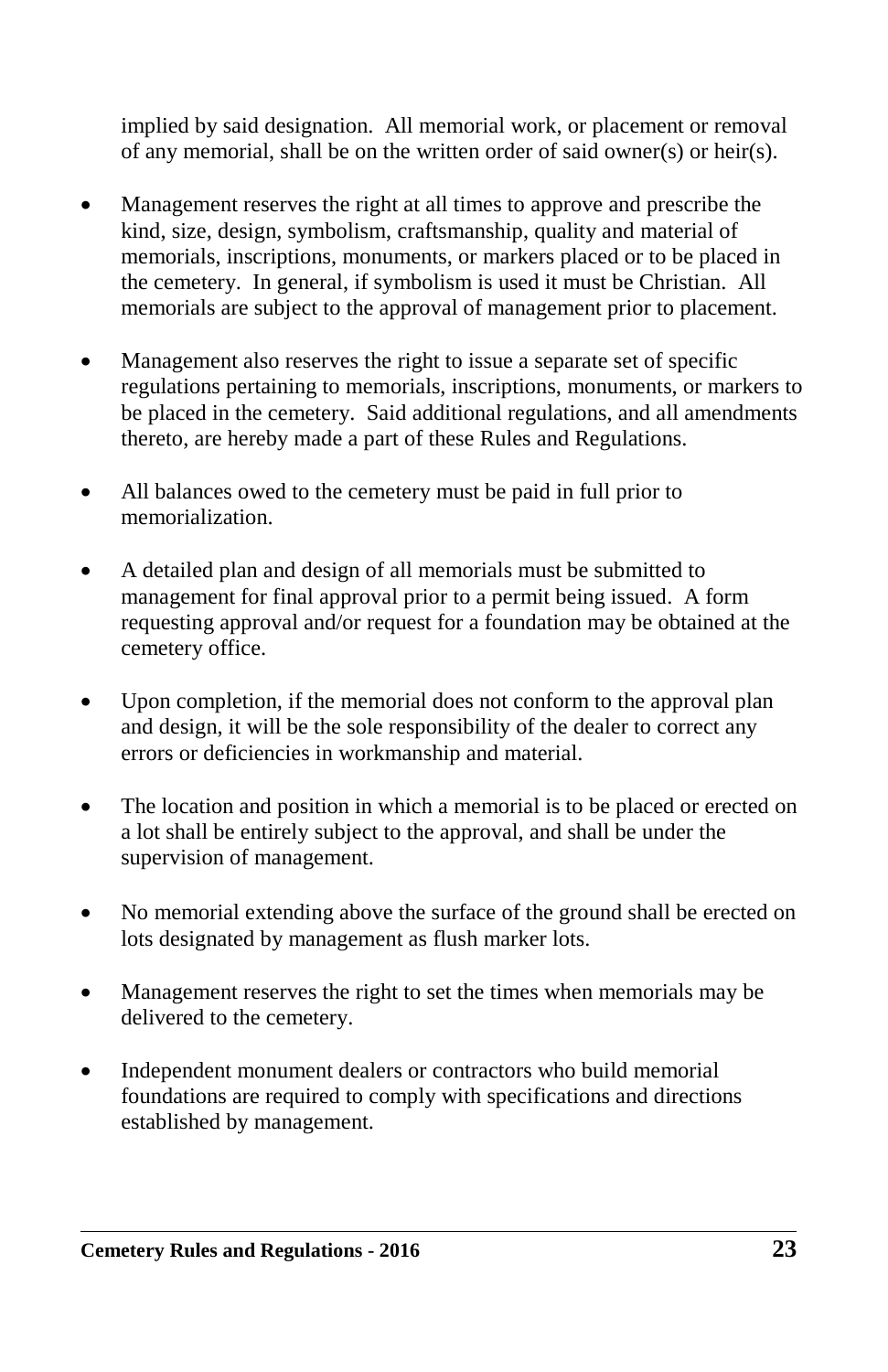- Non-cemetery employees, in placing or erecting monuments and other structures, or bringing in materials in regard to such work, shall operate as independent contractors, but such work must conform to the regulations of management.
- Non-cemetery employees, in placing or erecting monuments, building foundations or other structures, are prohibited from scattering their material over adjoining lots, or from blocking roads or walks, or from leaving their material on the grounds longer than is absolutely necessary, or from attaching ropes to trees or shrubs. When any heavy material is to be moved over lawns, planks must be laid to prevent injury and damage.
- All excess materials not used in the building of foundations or the placing of the memorial or marker should be removed from the cemetery grounds by the contractor. A charge for clean up of a grave site may be sent to the contractor if the cemetery grounds are not left in good order.
- Damage done to lots, walks, drives, trees, shrubs, or other property by noncemetery employees, independent contractors, or their agents may be repaired by management; cost of such repairs shall be borne by the independent contractor or the person or entity that retained the independent contractor.
- Management reserves the right to stop all work of any nature when, in its opinion, proper preparations thereof have not been made; or when work is being done in such a manner as to endanger life or property; or when work is not being executed according to specification; or when any reasonable request on the part of management is disregarded; or when any person employed on the work violates any rule of these Rules and Regulations.
- While management will exercise all possible care to protect raised lettering, carving, ornaments on any memorial or other structure, on any lots, it disclaims responsibility for damage or injury thereto.
- Management reserves, and shall have, the right to correct any error that may be made by its employees or by any other person or persons in the location or placing of a memorial in the cemetery.
- Should any memorial, mausoleum, or tomb become unsightly, dilapidated, or a menace to the safety of persons within the cemetery, management shall have the right, after thirty (30) days' notice to the lot holder of record,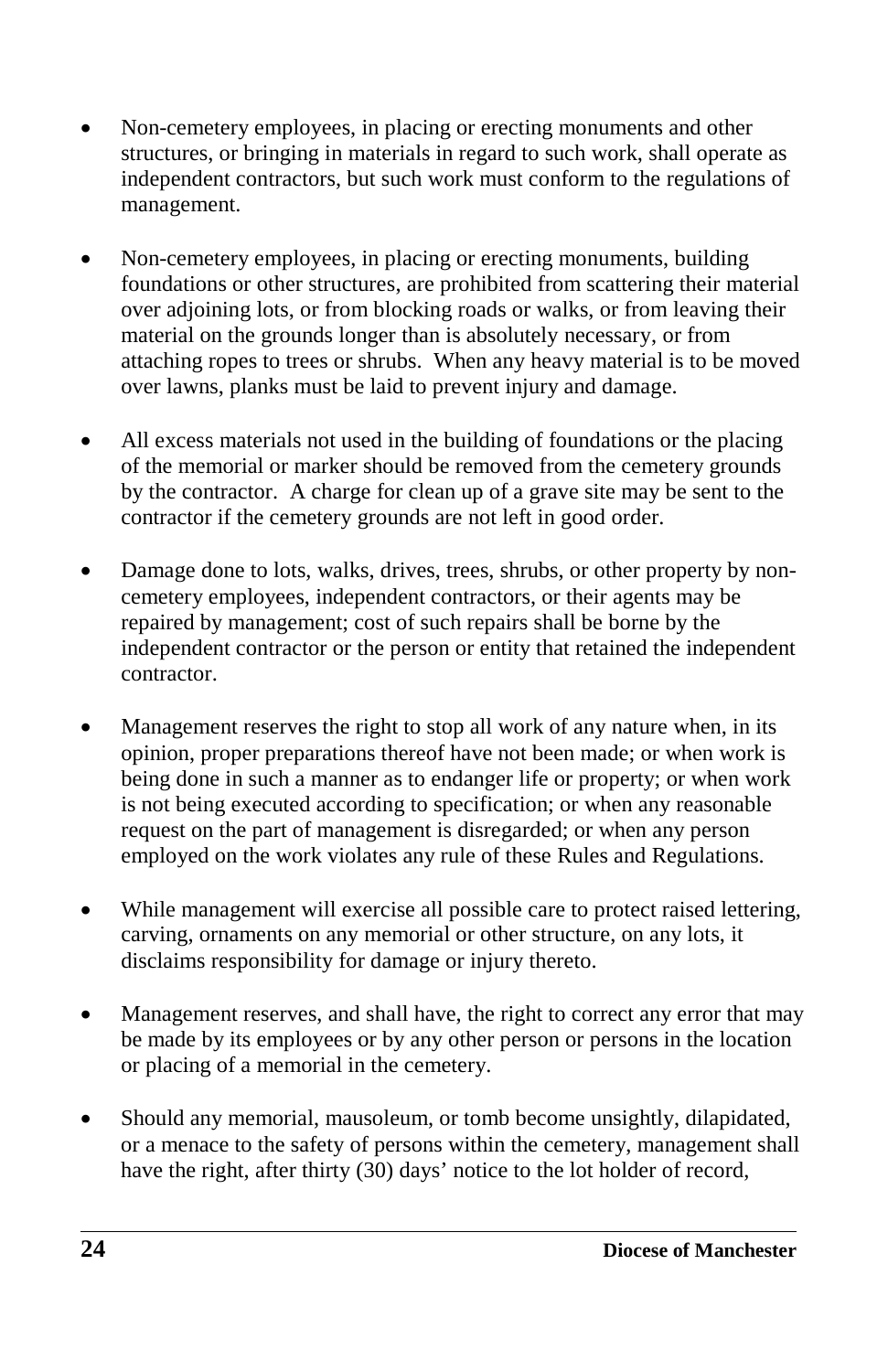whether to correct the condition or to remove the same, in either case at the expense of the lot holder.

• Soliciting memorial sales or memorial work within the cemetery is not permitted. Also not permitted, is the display of any contractor's name on monuments or markers.

# **Article XXVII: Additional Information**

- These Rules and Regulations are not considered to be all inclusive and are subject to change. They cover general areas and are supplemented by other operational instructions, the Order of Christian Funerals, existing civil and canon laws, and other instruments published by the Diocese of Manchester, NH.
- The cemetery through its management reserves the right, without notice, to make temporary exception, suspensions, or modifications of any of the Rules and Regulations, when, in its judgment, the same appears advisable; and such temporary exception, suspension, or modification shall in no way be considered as affecting the general application of such rules and regulations.
- In all matters not specifically covered by the Rules and Regulations, management reserves the right to do anything which in its judgment is deemed reasonable in the premises, and such determination shall be binding upon the lot holder(s) and all parties concerned. These rules and regulations are binding regardless of any and all changes in the lot holder(s).
- The cemetery through its management reserves the right at any time and from time to time to change, amend, alter, repeal, rescind, or add to these Rules and Regulations or any part thereof, or to adopt any new rule or regulation with respect to the cemetery or anything pertaining thereto. These Rules and Regulations are binding regardless of any and all changes in the individual lot holder(s).
- In the event necessity requires, management may take appropriate steps to correct any obnoxious or improper condition.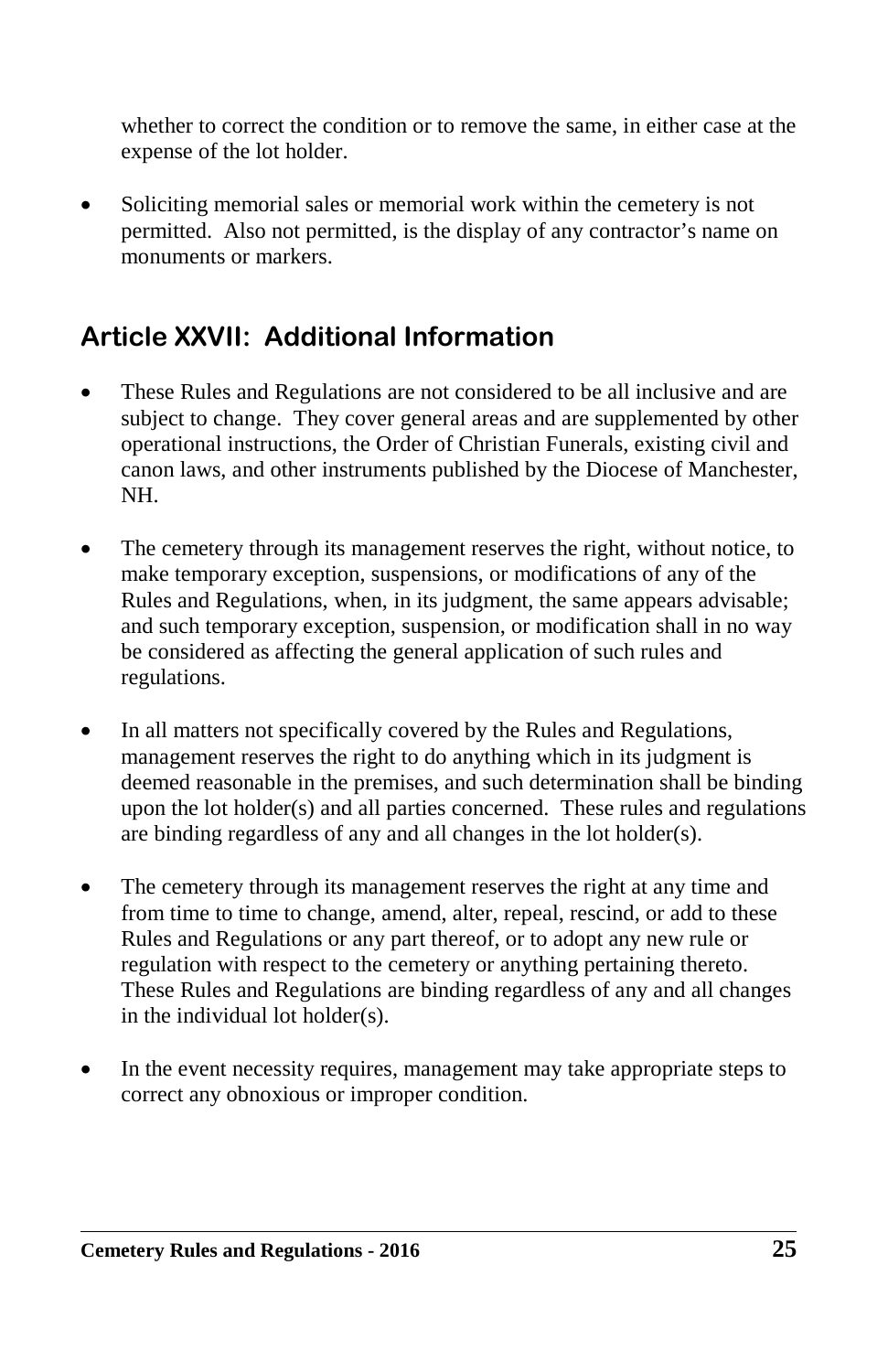# **Definition of Terms**

## **Burial Permit**

A form issued by a local municipal or state authorized official verifying that a death certificate has been filed and giving permission to transport and make final disposition of the remains of a dead human body. A permit is also required for a disinterment.

## **Burial Right**

See "Interment Right".

## **Burial Vault**

A concrete, steel, or other rigid container approved by management, placed in the open grave prior to the casket. After the casket is lowered in to the vault, the vault lid is closed. The primary purpose of the burial vault is to maintain cemetery topography by preventing the long-term sinking of the grave. It is sometimes referred to as a "Case" or "Grave Liner".

## **Cemetery**

A tract of land designated or intended for the interment of human remains. In Canon Law the term "cemetery" encompasses one or a combination of more than one of the following: (1) a burial ground for earth interments; (2) a mausoleum for crypt entombments; and (3) a columbarium for the deposit of cremated remains. According to NH RSA 289:1, cemeteries, mausoleums, and columbaria owned, managed, or controlled by religious institutions are considered to be "burial grounds." *Id*. Thus, some NH laws applicable to municipal cemeteries may not be applicable to Roman Catholic cemeteries.

## **Columbarium**

A structure used for the permanent placement of urns containing cremated human remains in individual niches. Columbaria may be located either indoors or outdoors.

## **Contractor**

Any person, firm, or corporation performing work on cemetery grounds other than an employee of the cemetery or the lot holder of record. Sometimes referred to as "Independent Contractor".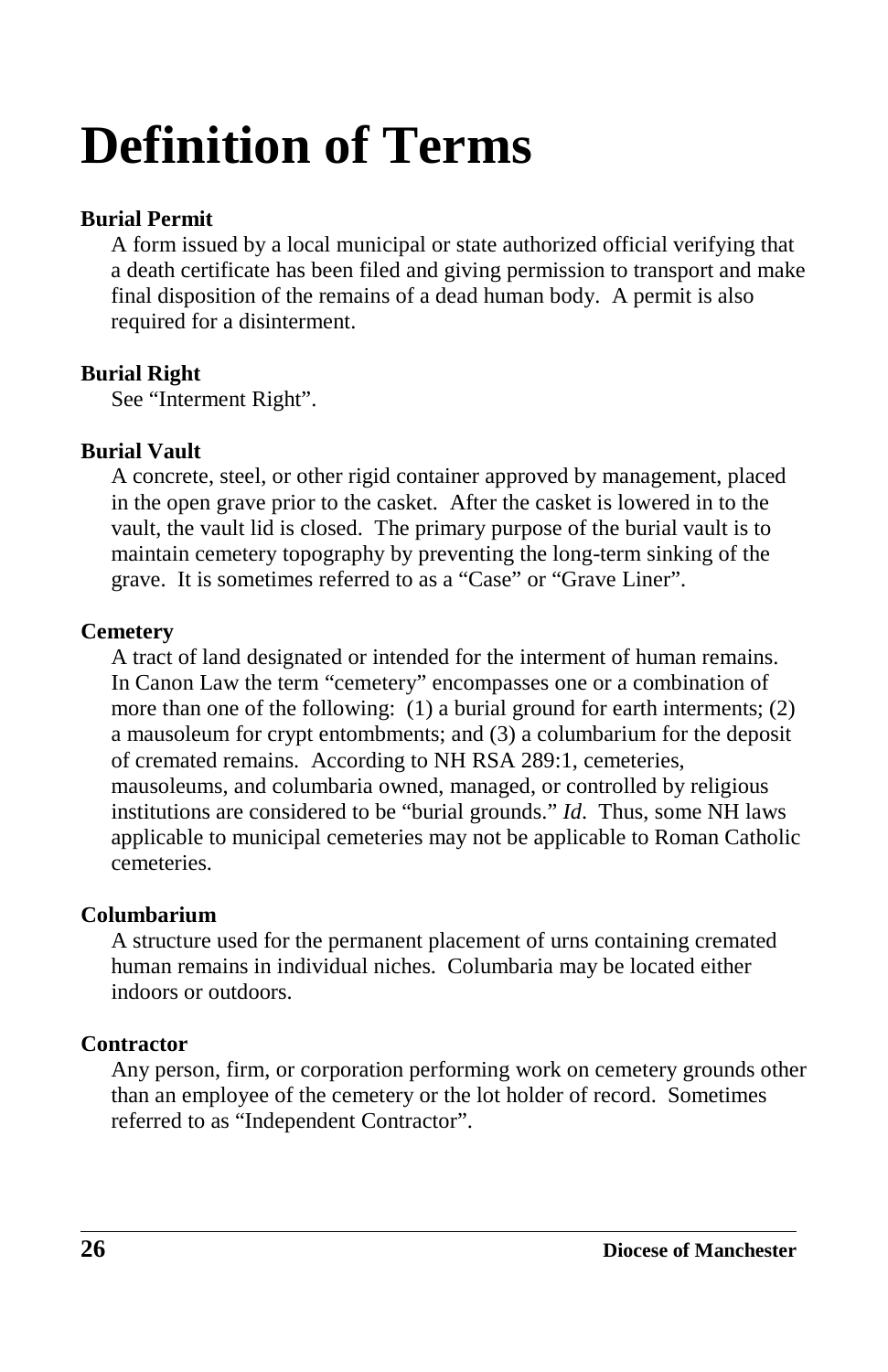#### **Cremated Human Remains**

The bone fragments of a deceased human body which remain after the cremation process is complete.

#### **Cremation Garden Section**

An interment section dedicated solely to the interment of cremated remains; may include both in-ground burial and columbaria structures.

## **Crypt**

A burial space in a mausoleum used for the entombment of human remains.

#### **Disentombment**

The removal of the remains from a crypt or mausoleum for the purpose of burial or entombment in another location.

#### **Disinterment**

The removal of the remains from a below ground grave for the purpose of burial in another location.

#### **Entombment**

The placement of a body in a crypt either above or below ground.

#### **Grave**

A designated space of ground in a cemetery used, or intended to be used, for the interment of human remains.

## **Grave Accessories**

Supplemental and/or ancillary items, such as vases, flag holders, etc., placed on or near the memorial whose primary purpose is to embellish or decorate the memorial. Grave accessories are regulated by cemetery management.

## **Grave Decoration**

Artificial or live flowers, wreaths or other ornamentation or embellishments on a grave. Grave decorations are regulated by the cemetery management.

## **Green Burials**

A way of caring for the dead with minimal environmental impact without compromising the rites and practices of the Catholic Church.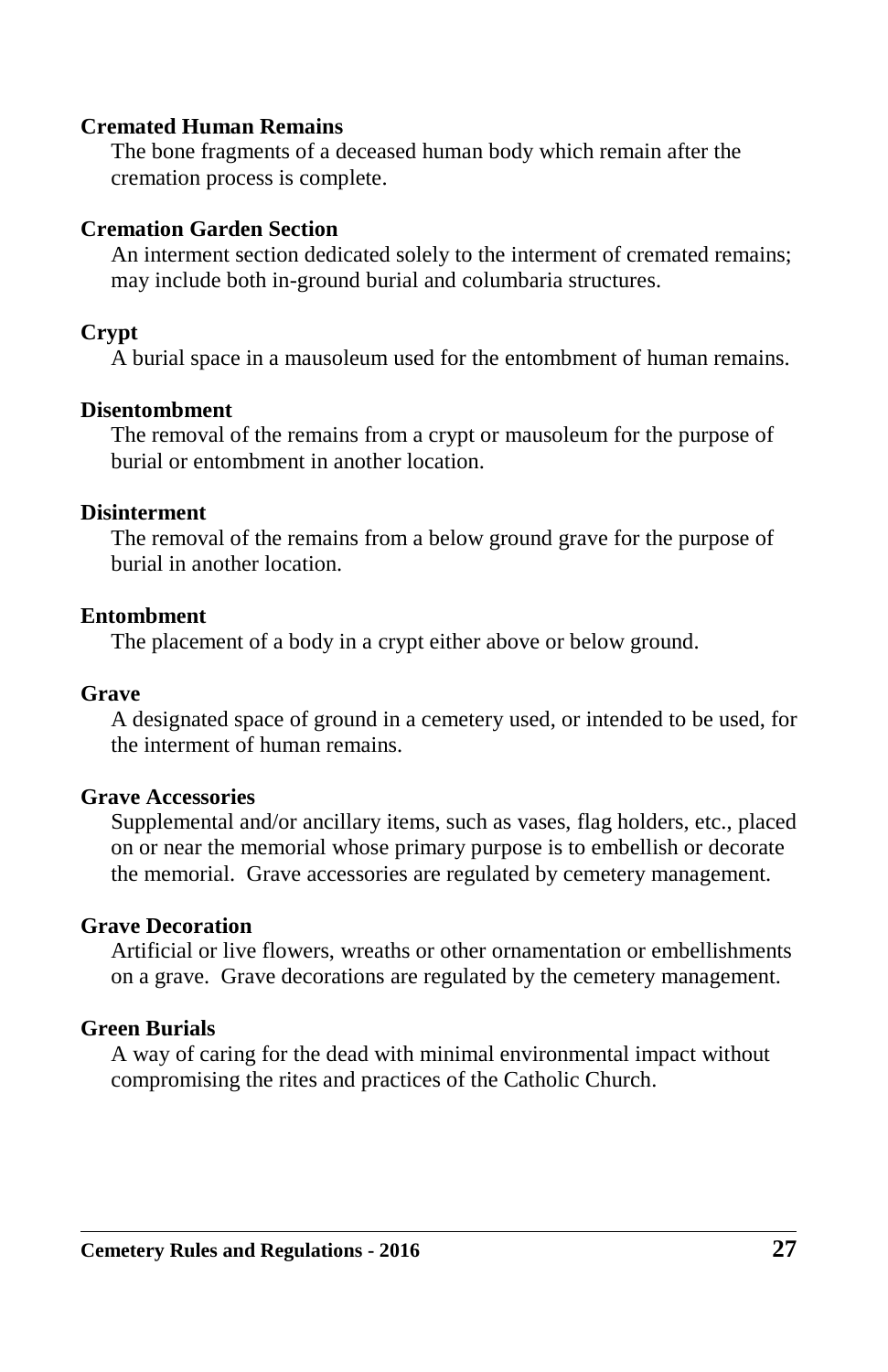#### **Independent Contractor**

A person or firm who performs interment services for the cemetery or lot holder of record under an express or implied agreement and who is not subject to the other's control, or right to control, the manner or means of performing services.

#### **Interment**

The burial of a human body in a ground burial location, entombment in a mausoleum, or placement of cremated remains in a niche (inurnment). Generally the term also includes all administrative, clerical, legal, and mechanical services performed by the cemetery in conjunction with the opening of an interment space and closing of the interment space after the remains have been placed in the space.

## **Interment Rights**

A license sold by the cemetery authorizing the use of a specific grave(s), crypt(s) or niche(s) for the interment of human remains. The cemetery sells only the right to use the designated space for interment purposes. Ownership of the physical grave, crypt, or niche remains with the cemetery. Also referred to as "Burial Rights; Entombment Rights; or Inurnment Rights".

#### **Interment Rights Holder**

The recorded holder of interment or entombment rights either by purchase, inheritance or transfer. May also be referred to as "Lot Holder of Record".

#### **Inurnment**

The interment of the container holding the cremated remains of a deceased human being in a grave, crypt or niche.

## **Inurnment Rights**

An easement or license sold by the cemetery for designated space, either in ground or niche, for the burial of cremated human remains. The cemetery sells the rights for inurnment of human remains only. See also "Interment Rights".

## **Lot**

A term that refers to more than one adjacent grave space. A lot can contain any number of these graves (2, 3, 4 or more) usually registered to the same lot holder(s) of record and memorialized with a common memorial.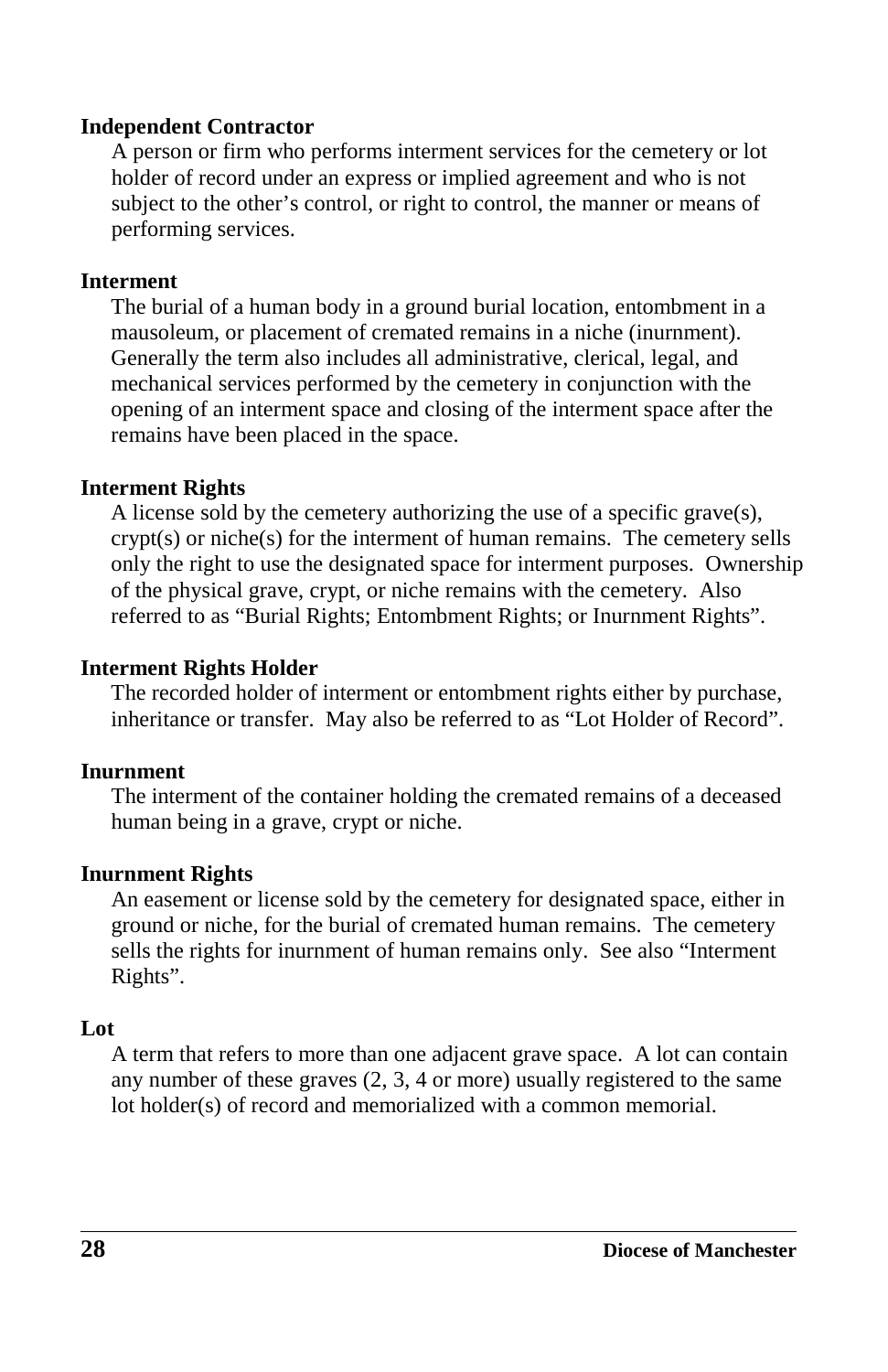## **Lot Holder of Record**

The recorded owner of interment rights, entombment rights or inurnment rights either by purchase or who hold by way of inheritance or transfer.

## **Maps**

A plan of the cemetery showing the total number of interment spaces (graves); maintained in individual section designations' listing spaces previously reserved, cross referenced to owner of the specific interment rights and individual interred if occupied, and spaces available for sale. May also refer to structure plans for individual crypt and niche layouts.

## **Management**

The person or persons duly appointed by the Bishop of Manchester or pastor of the parish for the purpose of conducting and administering Catholic cemeteries within the Diocese of Manchester.

## **Marker**

A stone or bronze memorial flush with the ground indicating the name of the deceased and date of birth and death.

## **Mausoleum**

A structure where the deceased are entombed. A community mausoleum is a free standing structure intended for many families, while a private mausoleum is generally sold for the use of a single family.

## **Memorial**

A general term which includes such items commonly known as monuments, markers, tombstones, tablets, headstones, footstones or niche plates. A commemorative item, structure or tablet used to physically mark the place where an interment has been or will be made. A memorial's style, size and installation are regulated by cemetery management.

## **Monument**

A memorial constructed so as to sit on a concrete foundation in an upright position.

## **Niche**

A small opening in a mausoleum, garden crypt or stand-alone columbarium in which an urn or other container of cremated human remains is entombed.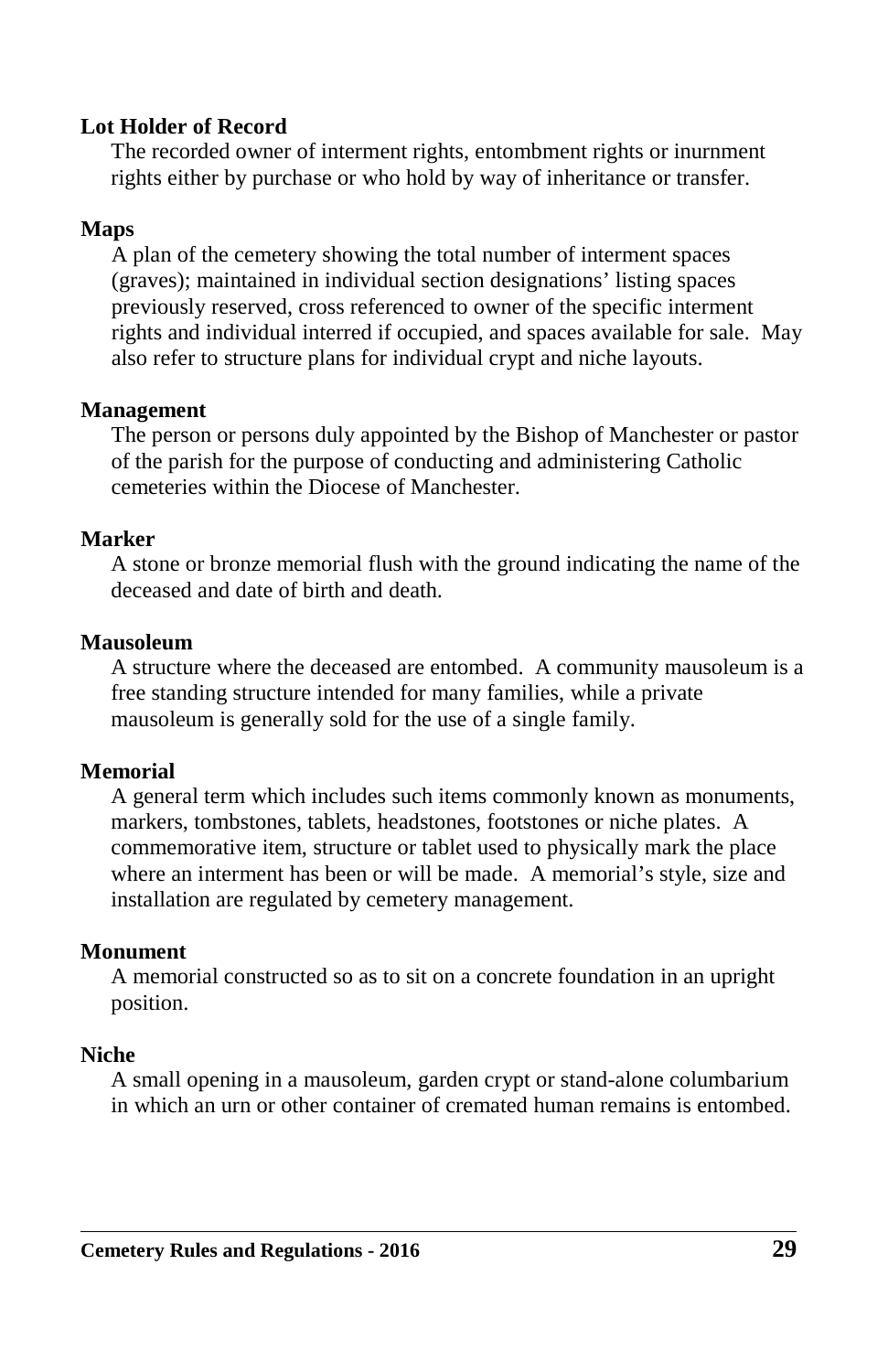## **Perpetual Care**

The term generally refers to the continued maintenance and care of lots, roads, buildings and features in the cemetery. This includes, but is not limited to such tasks as road maintenance; water line and drain repair; replacement of machinery, tools, and equipment; compensation and benefits for employees performing such work; insurance premiums; and the costs of maintaining necessary records of activity.

## **Pre-Need**

The advance planning and payment of a grave, lot, crypt, niche and other goods and services attendant to same, thus providing time and opportunity to study fully and thoughtfully the burial space, services and merchandise available.

## **Receiving Vault**

A building where the remains of a deceased person are placed until the time of actual interment; usually when inclement weather prevents burial at the present time. If a receiving vault is used, an agreement should be written up between the concerned parties, the cemetery and the family of the deceased.

## **Rules and Regulations**

Rules adopted by a cemetery to govern uses, care, control, and management as well as other restrictions deemed necessary by the Diocese of Manchester for protection and safety of the cemetery and its visitors.

## **Urn**

A decorative container made of metal, wood, stone or other simulated manmade material designed to hold cremated human remains. Urns can be placed in a columbarium, mausoleum crypt or niche, or buried.

## **Vault**

Any container or enclosure made of concrete, steel, or other material approved by management which is placed in a grave around a casket to prevent the collapse of the grave and/or to protect the casket or for burial of an urn. A vault may have an inner liner to enhance appearance and sealing ability. Sometimes used synonymously to mean grave liner or outer container.